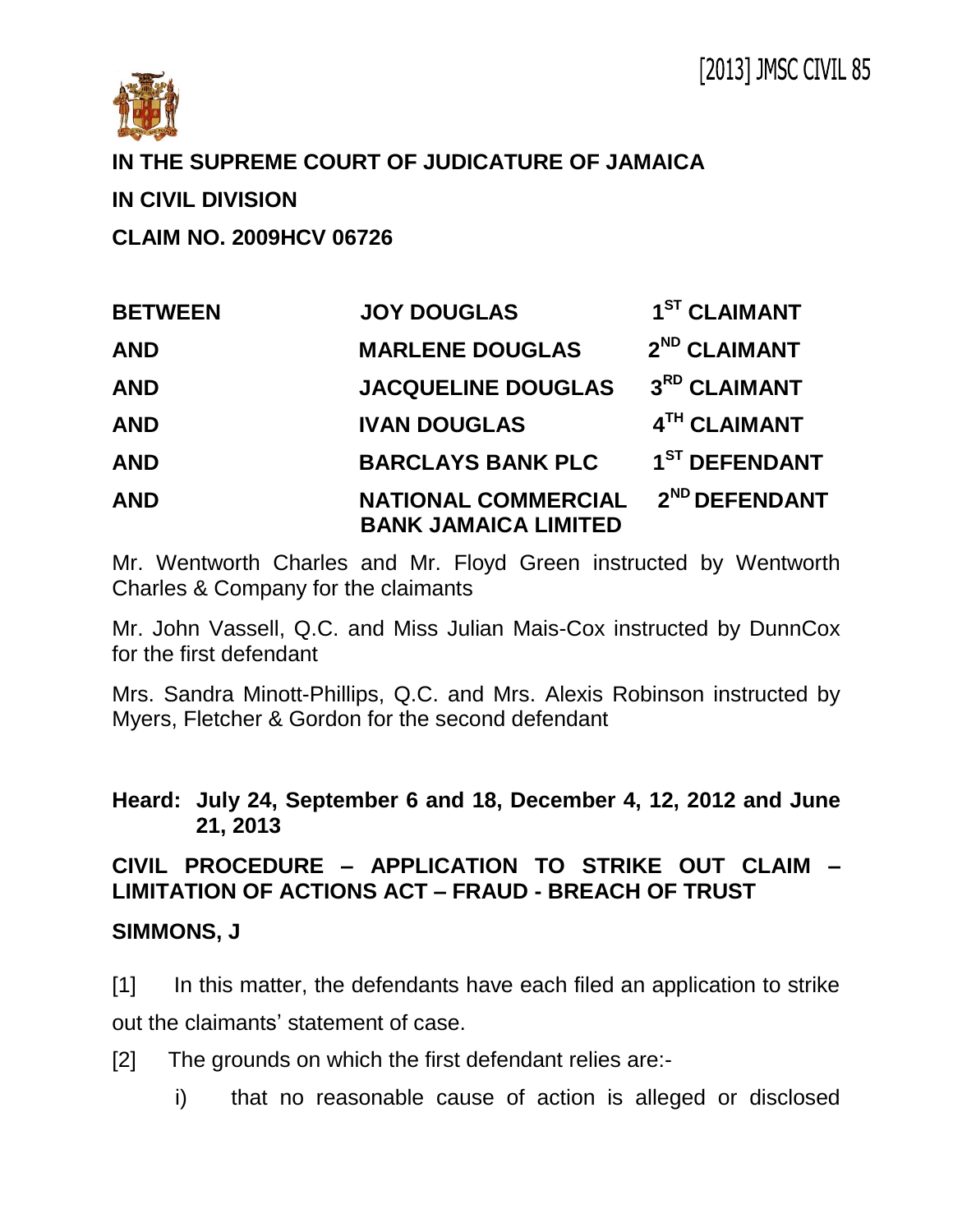against it;

- ii) the claim against the first defendant is frivolous, vexatious and/or an abuse of the process of the court;
- iii) the action is statute barred in that the actions complained of occurred between October 1969 and August 1985 and all trust business in Jamaica of Barclays Bank D.C.O were transferred and vested in Barclays Bank Jamaica Limited which changed its name to National Commercial Bank Jamaica Limited in 1975;
- iv) that the claimants have acquiesced in any alleged breach.
- [3] The second defendant's grounds are that:
	- i) The action is statute barred;
	- ii) The accounts between the claimants and the second defendant have already been stated and settled by payment and a discharge obtained from the claimants;
	- iii) The claimants by their execution of the Discharges have acquiesced in any alleged breach and;
	- iv) The claim is an abuse of the process of the court.

[4] The claimants are the children of Ivan George Leopold Douglas, deceased and are beneficiaries in his estate. The deceased by way of a will dated the 29<sup>th</sup> April, 1969 created a trust in their favour and Barclays Bank D.C.O was appointed as trustees. The responsibility for the administration of the trust was subsequently transferred to the first and second defendants.

[5] The deceased's widow was given a life interest in a dwelling house which after her death is to be administered in accordance with the trust that was created in favour of the claimants.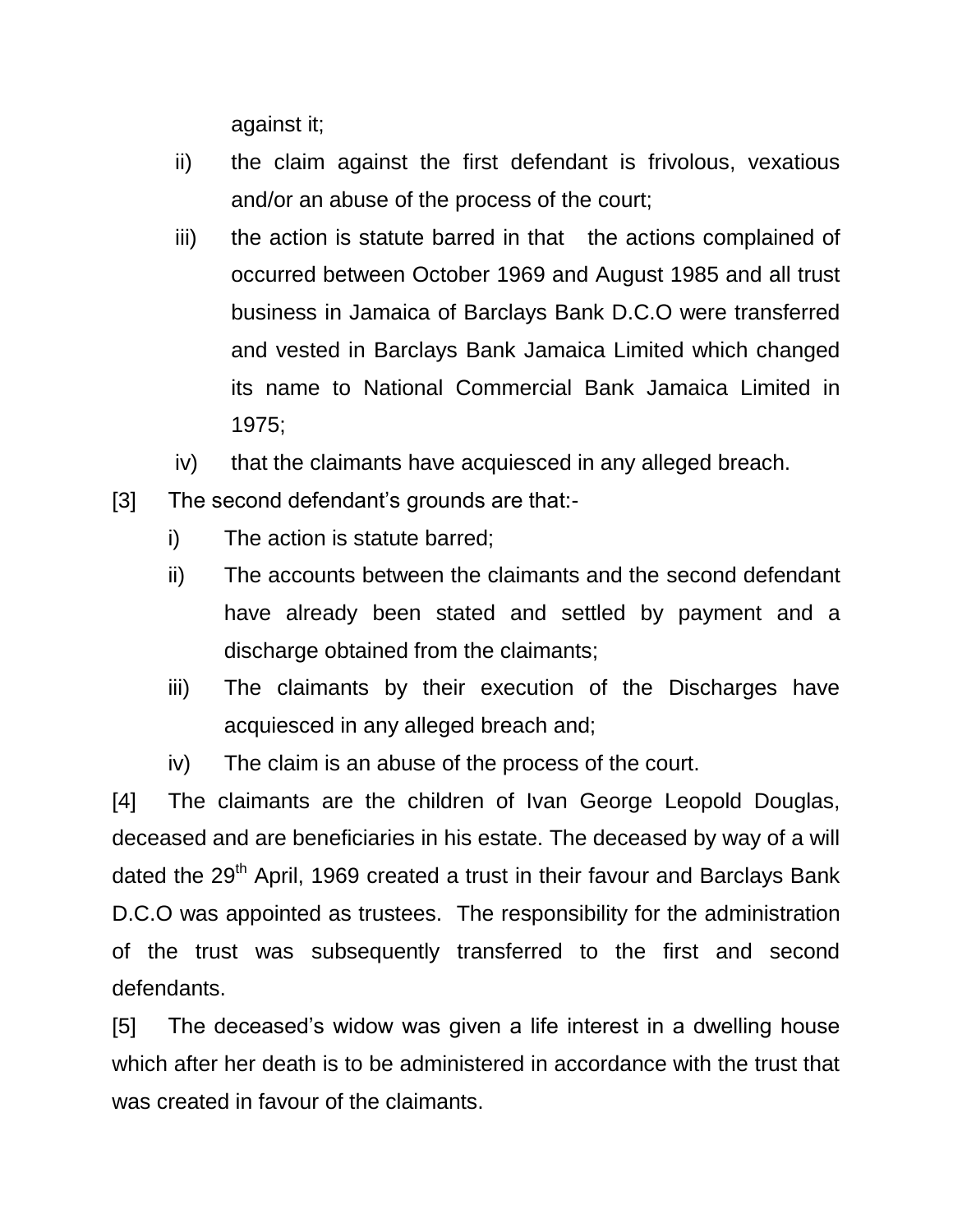[6] A grant of Probate was made in Mr. Douglas' estate on the  $1<sup>st</sup>$  day of December 1969 to Barclays Bank D.C.O. In 1971 Barclays Bank D.C.O. changed its name to Barclays Bank International. On the 2<sup>nd</sup> January 1975 by virtue of The Banking (Barclays Bank of Jamaica Limited) (Vesting of Assets) Order, 1974 (the Vesting Order) all of the trust business of Barclays Bank International was transferred to Barclays Bank of Jamaica Limited. The trust business referred to in that Order is *"all trust business of the transferor bank in a fiduciary capacity, whether as executors, administrators and trustees, or otherwise in Jamaica."*

[7] On the  $12<sup>th</sup>$  August 1977 Barclays Bank of Jamaica Limited changed its name to National Commercial Bank Jamaica Limited.

[8] Written Discharges and acknowledgement were signed by the claimants on the  $5<sup>th</sup>$  February 1987, the  $26<sup>th</sup>$  January 1987 and the 19<sup>th</sup> November, 1986 respectively in respect to their interest in the trust fund.

[9] In December 2009 the claimants filed an action seeking an account of trust property, a declaration that the trustees were negligent and damages. That claim was amended in January 2012 to reflect the correct name of the first defendant.

[10] The first defendant in its defence raised the issue that the action for breach of trust is statute barred by virtue of the Limitations of Actions Act 1881 and the Trustee Act 1897. It has also pleaded that the claims for negligence and an account are statute barred by virtue of the Limitations of Actions Act 1623.

[11] In addition to the above it has pleaded the defences of accord and satisfaction, release, account already stated and settled by payment and laches and/or acquiescence. The first defendant has also denied that the second defendant is its servant and/or agent.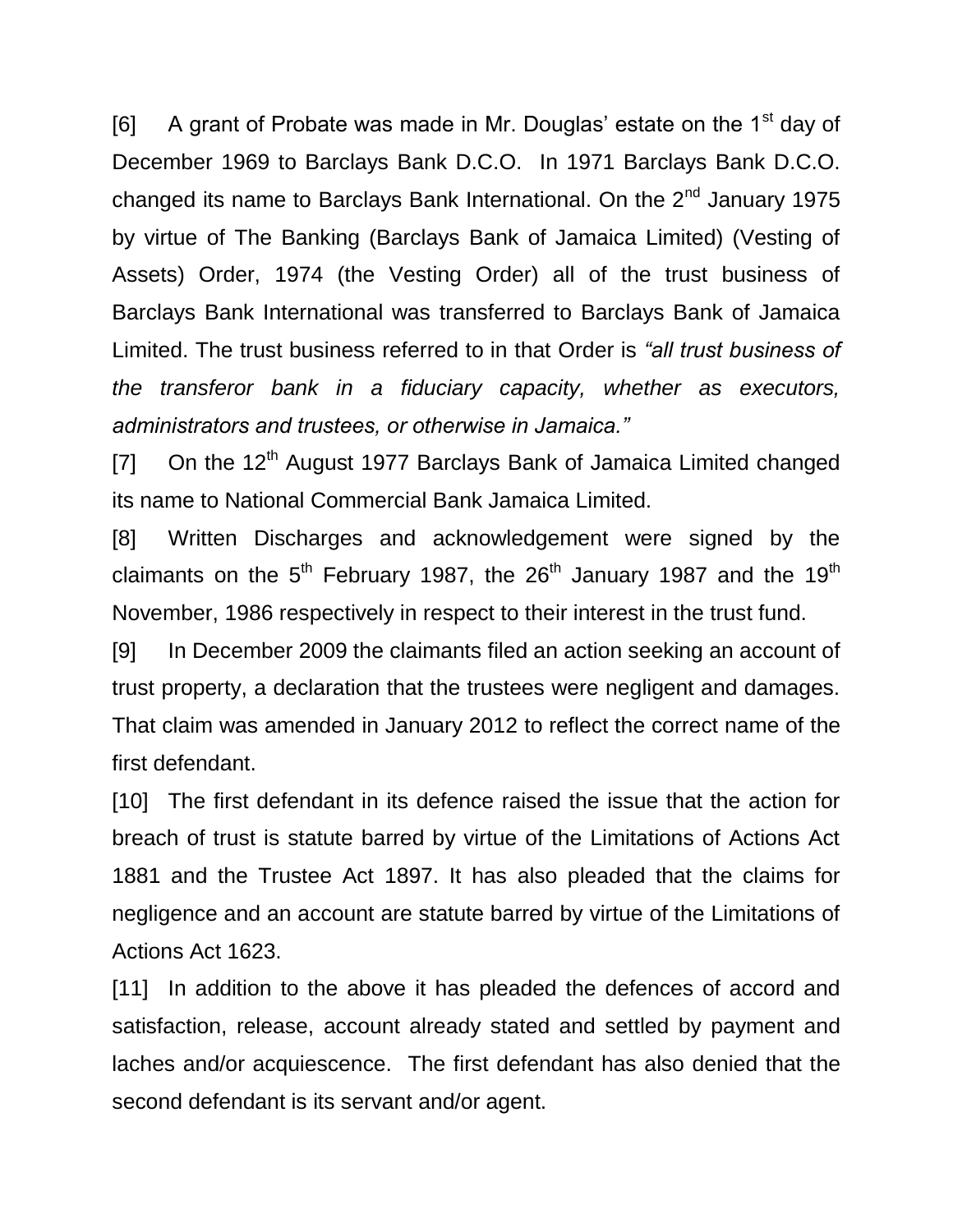[12] The second defendant in its defence pleaded the same defences that were raised by the first defendant. No Reply has been filed by the claimants.

#### **First defendant's submissions**

[13] Mr. Vassell, Q.C. submitted that the action against the first defendant ought to be struck on the basis that it is frivolous, vexatious and an abuse of the process of the court as it is statute barred. He stated that this provided the defendant with a complete defence. Counsel referred to paragraphs 7.01 and 7.02 of Sime, *A Practical Approach to Civil*  **Procedure**, 14<sup>th</sup> edition which states:-

*"Expiry of a limitation period provides a defendant with a complete defence to a claim. Lord Griffiths in Donovan v Gwentoys [1990] 1 WLR 472 said, 'the primary purpose of the limitation period is to protect a defendant from the injustice of having to face a stale claim, that is a claim with which he never expected to have to deal'. If a claim is brought a long time after the events in question, the likelihood is that evidence which may have been available earlier may have been lost, and the memories of witnesses who may still be available will inevitably have faded or become confused. Further, it is contrary to general policy to keep people perpetually at risk.*

Limitation is a procedural defence. It will not be taken by the court of *its own motion, but must be specifically set out in the defence...Timebarred cases rarely go to trial. If the claimant is unwilling to discontinue the claim, it is usually possible for the defendant to apply successfully for the claim to be struck out ...as an abuse of the court's process."* 

[14] Reference was also made to the case of *Ronex Properties Ltd. v.*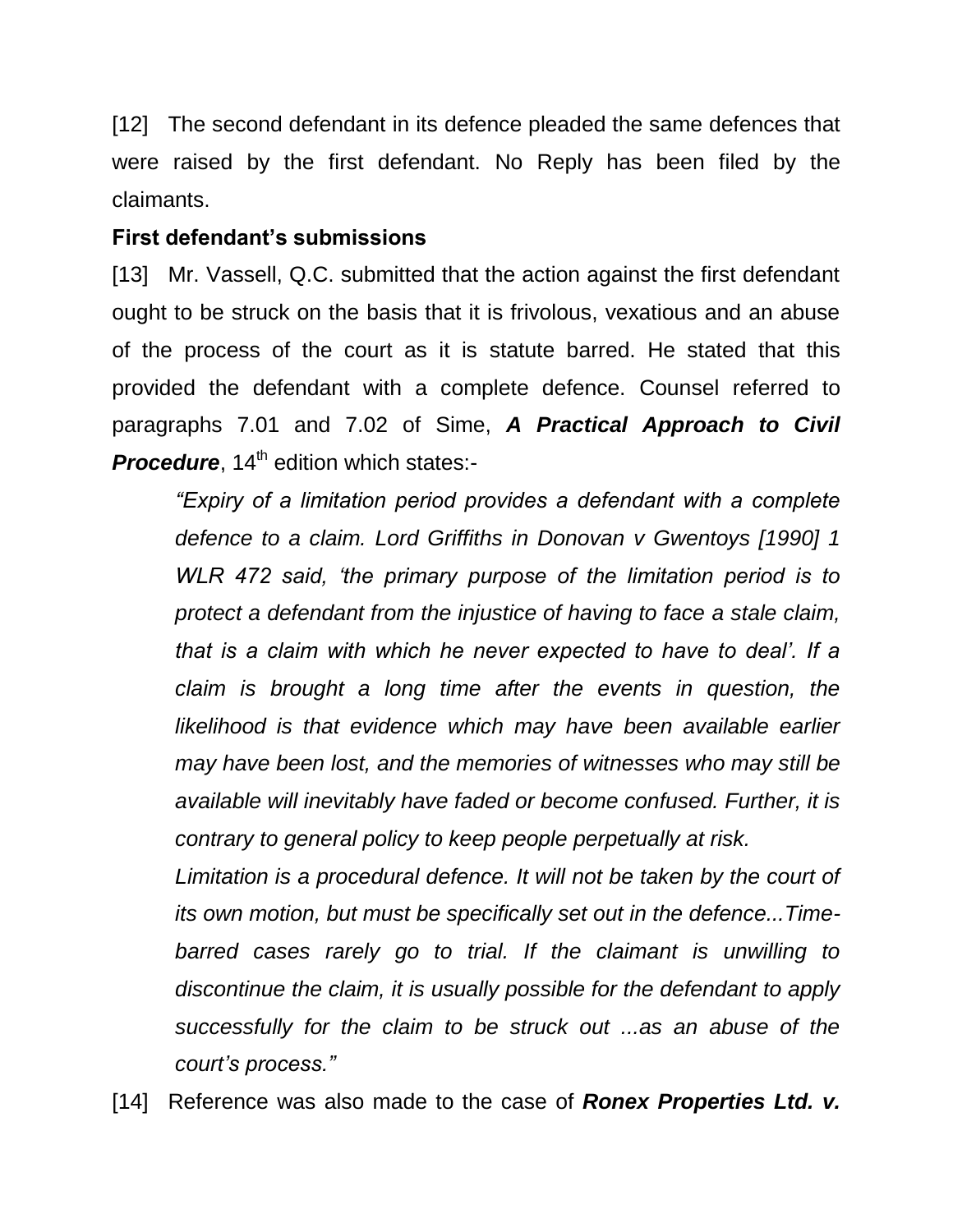*John Laing Construction Ltd. And others* [1983] Q**.**B. 398 at 408 in which Stephenson L.J. stated that where the expiry of the limitation period has been raised as a defence, whilst the defendant may not be able to say that the claimant has no cause of action, the claim may be struck out on the basis that it is an abuse of the process of the court.

[15] Mr. Vassell, Q.C. stated that the effect of the Vesting Order is that as of the 2<sup>nd</sup> January 1975 the first defendant ceased to have and authority in respect of the deceased's estate as either executor or trustee. In this regard he referred to paragraph g of exhibit "JD1" which is the Agreement between Barclays Bank International Limited (BBI) and Barclays Bank of Jamaica Limited (BBJ). That paragraph stipulates that upon completion BBI was required to hand over "...all books, records, data and security and other documents and information…" relating to its business and in its possession to BBJ.

[16] In these circumstances, it was submitted that if causes of action existed against the first defendant in relation to its trusteeship, they would at their latest arise upon the taking effect of the order on the  $1<sup>st</sup>$  January 1975. An exception to this would be where the claimant was under a disability or if there was a concealed fraud. He also made the point that the deceased's youngest child would have attained the age of majority in 1978.

[17] Counsel also stated that this action which was filed in 2009 was concerned with alleged acts or omissions which would have occurred before the  $1<sup>st</sup>$  January 1975 and that any action relating to these matters would therefore be statute barred. Mr. Vassell, Q.C. stated that there are two scenarios in which this may not be the case. Firstly, if it were the law that no period of limitation exists or is applicable to the causes of action pleaded. Secondly if any of the equitable defences or exceptions to the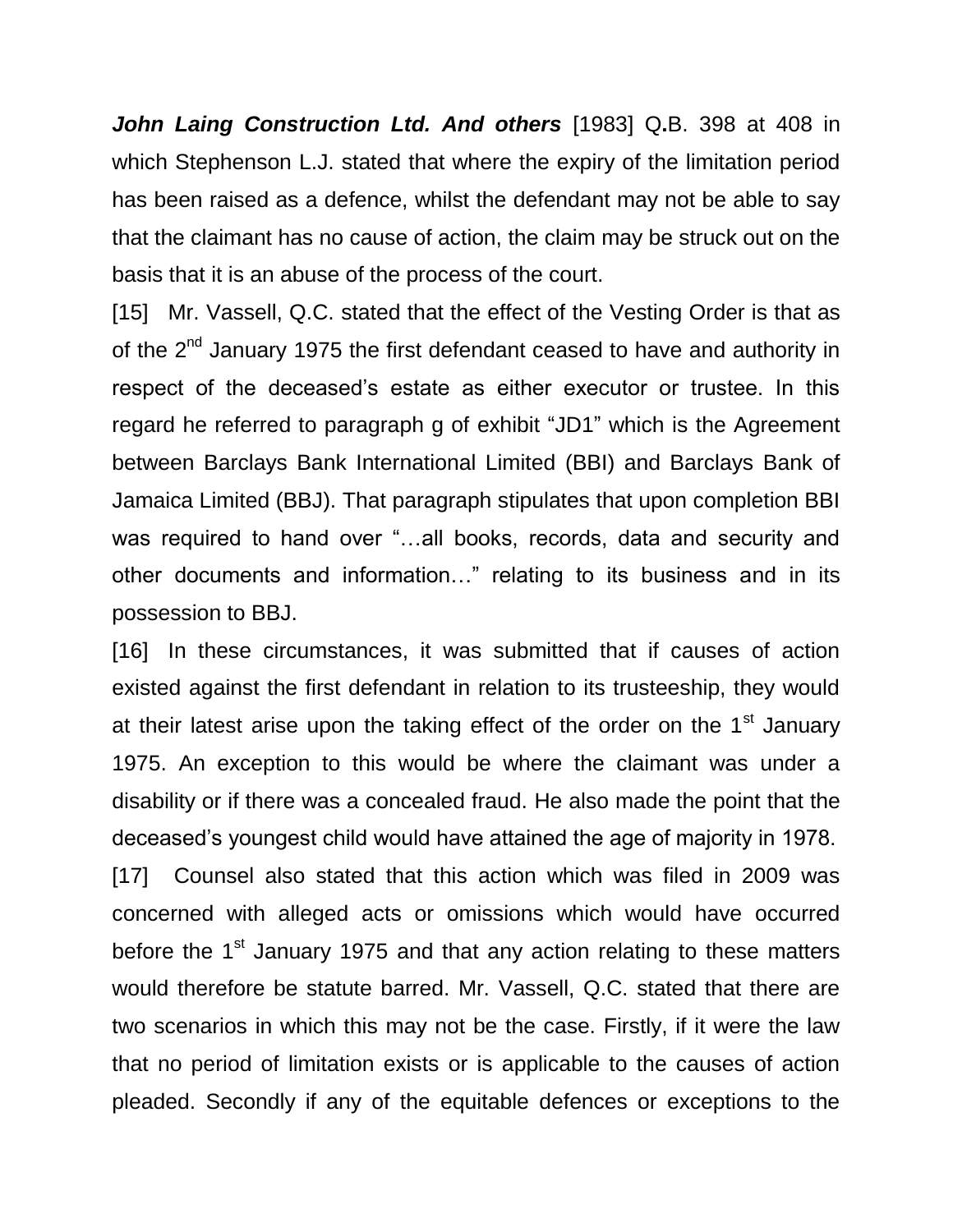entitlement to rely on the limitation period could be resorted to.

[18] Learned Queen's Counsel further submitted that the causes of action advanced against the first defendant are negligence and breach of fiduciary duty for which there is a prescribed limitation period. He indicated that a trustee is permitted by virtue of section 46 of the Trustee Act to rely on the Limitation of Actions Act except where there is an allegation of fraud or that the trustee has converted the trust property to his own use. He stated that there has been no such allegation in the pleadings. Mr. Vassell, Q.C. also submitted that an allegation of dishonesty does not amount to a claim for fraud and there must be sufficient information in the pleadings to ground such a claim. He also stated that a claim for fraud could not be introduced by affidavit evidence where it is not pleaded in the statement of case. It was also submitted that an assertion of dishonesty does not amount to a claim for fraud.

[19] Reference was made to paragraphs 21 and 25 – 27 of the Amended Particulars of Claim and it was submitted that the allegations contained in these paragraphs support a claim for negligent breach of trust and not fraud.

[20] Learned Queen's Counsel referred to the case of *Paragon Finance plc v. D B Thakerar & Co. (a firm)* [1999] 1 All E.R. 400 and *para 1141, Halsbury's Laws, 5th edition Volume 68* in support of his submissions*.*

[21] It was also submitted that once the first defendant raises the defence of limitation this places the onus on the claimant to prove that the action was filed in time. Reference was made to the case of *London*  **Congregational Union Inc. v. Harris & Harris (a firm)** [1988] 1 All ER 15 in support of this submission.

[22] He also made the point that time began to run from the date when the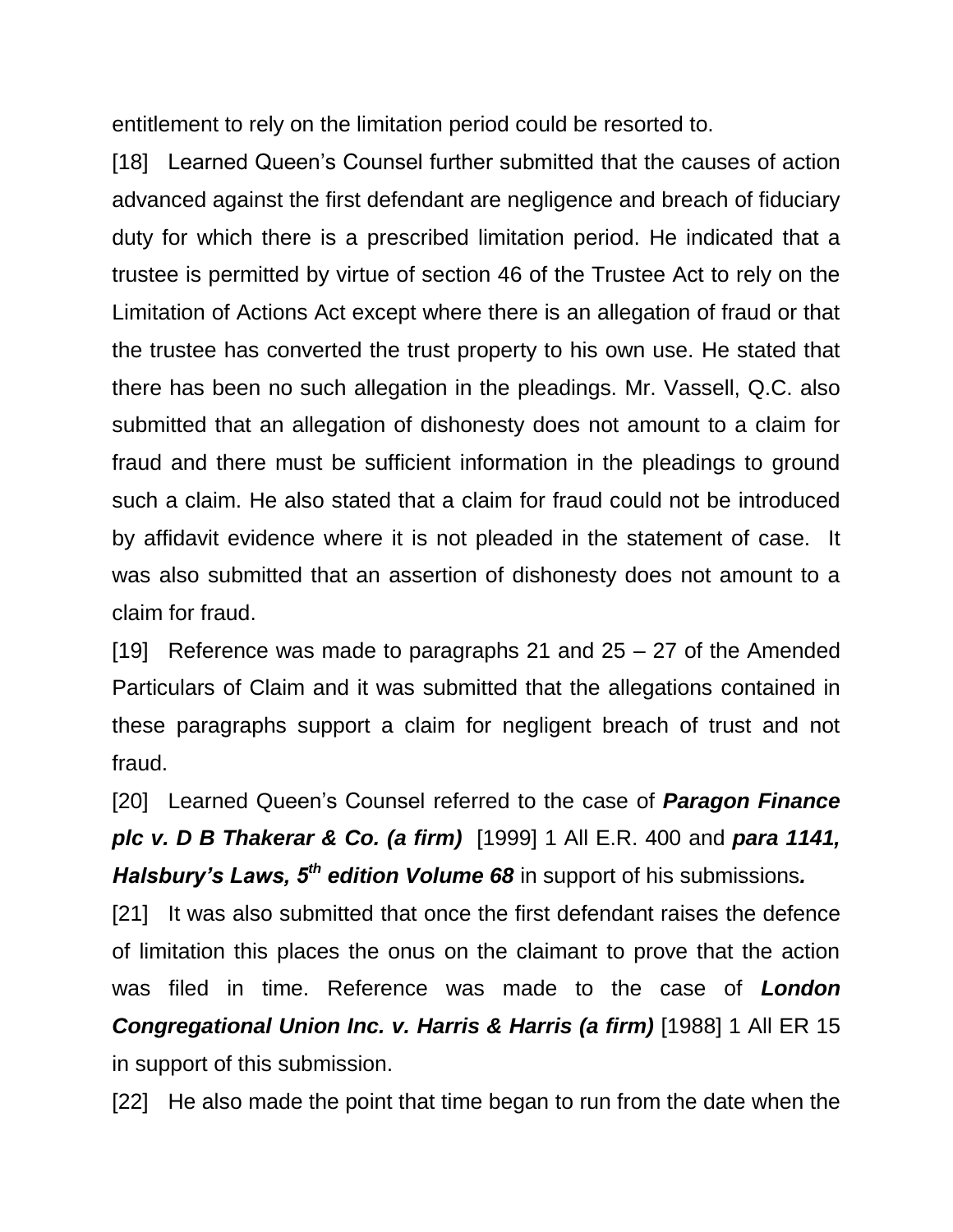causes of action accrued. It was submitted that the relevant date would be that of the alleged negligence, breach of trust or failure to account. However, in the case of infant beneficiaries time would not begin to run until they attained the age of majority. He also made the point that time begins to run against a beneficiary when his interest in the estate becomes an interest in possession.

[23] In this matter, the youngest child of the deceased had attained the age of majority by 1978 which was three years after the second defendant had taken over the business of the first defendant in Jamaica. He also made the point that this action was brought thirty years after the first defendant ceased being executor of the deceased's estate. Mr. Vassell, Q.C. then proceeded to deal with the issue of whether the pleadings brought the claim within any of the exceptions to *section 46* of the *Trustee* 

#### *Act (the Act).*

[24] With respect to the claim for an account, it was submitted that that claim is ancillary to the claims for breach of trust and negligence and as such, the first defendant is protected by the *Limitation of Actions Act.*  Reference was made to the cases *Tito v. Waddell (No. 2)* [1977] 3 All ER 129 and *Knox v. Gye* (1892) LR 5HL 656.

[25] Learned Queen's Counsel proceeded to deal with the contents of a letter from Barclays Bank D.C.O. Trustee department to Barclays Bank D.C.O. in Jamaica. That letter which is dated the  $5<sup>th</sup>$  March 1970 was referred to by the first claimant in her supplemental affidavit filed on the  $13<sup>th</sup>$ July 2012. At paragraph 29 it is alleged that the letter indicates that trust property was sold to Douglas Fabricating at a depreciated value and that the proceeds were retained by the first defendant.

[26] It was submitted that the said letter that was allegedly discovered in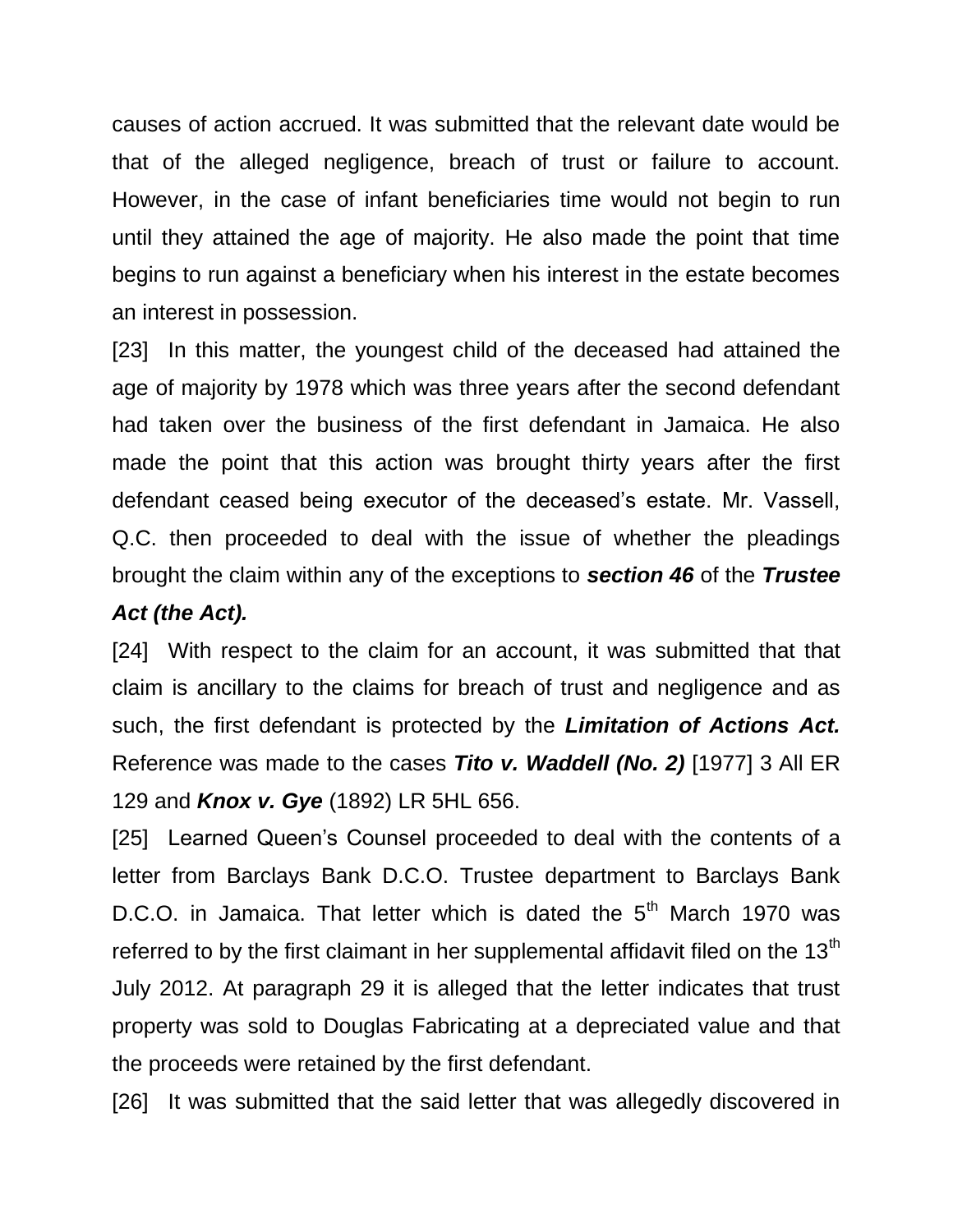2003 is not evidence of any irregularity on the part of the first defendant. Additionally, there has been no allegation that the existence of the letter was concealed by the first defendant. There has also been no averment relating to concealed fraud.

[27] Reference was made to *Brown & another v. Jamaica National Building Society* [2010] JMCA Civ. 7 in which it was stated that the doctrine of concealed fraud only applies in Jamaica with respect to claims for the recovery of land or rent.

# **Second defendant's submissions**

[28] Mrs. Minott-Phillips, Q.C. submitted that the claimants' case ought to be struck as an abuse of the process of the court. In the first instance, it was argued that the claim is statute barred against the second defendant as there is nothing in the claimant's statement of case which supports any allegation of fraud and/or that the trustee has retained trust property. Reference was made to *section 46* of *the Act.* 

[29] It was also submitted that the substance of the pleadings amount to allegations of a breach of trust by the second defendant. Such a claim based on the provisions of section 46 would be statute barred. In this regard reference was made to the case of *Frank Douglas et al v. NCB Jamaica Limited and Vernice Douglas* Claim no. C.L.1991/D083, delivered on the  $13<sup>th</sup>$  November 2006.

[30] With respect to the claim for an account, learned Queen's Counsel submitted that it too was statute barred as it was ancillary to the claim for negligence.

[31] Mrs. Minott-Phillips, Q.C. also made the point that based on *section 46 (1) (b)* of *the Act* time did not begin to run against the claimants until they had been vested with their respective interests under the will upon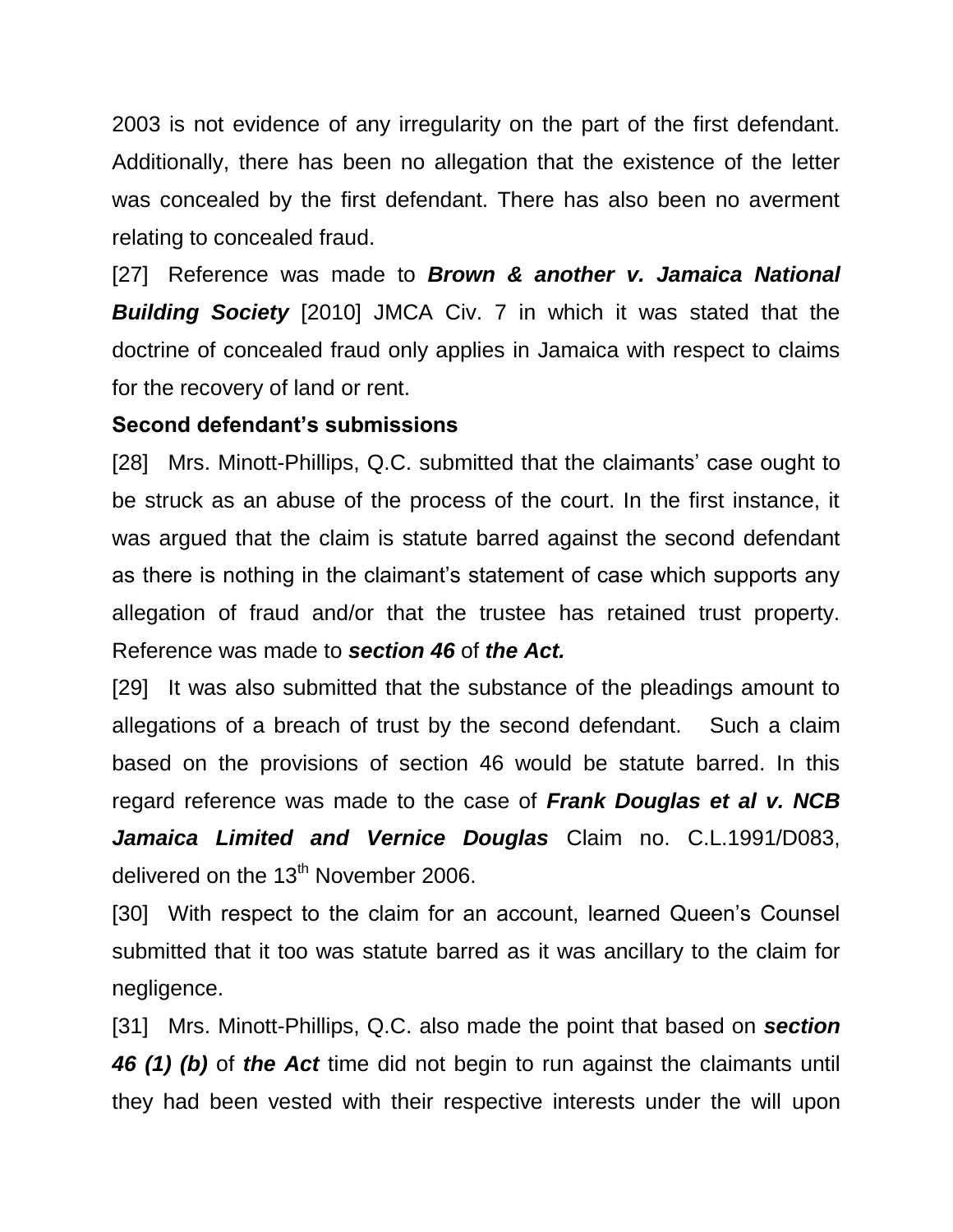reaching the age of twenty five (25) years. She stated that the fourth claimant who was the youngest child would have attained that age in 1985. [32] Learned Queens's Counsel also stated that on the 13<sup>th</sup> August 1985 the estate was wound up by the second defendant and the claimants signed their written discharge. The discharge it was submitted, indicated their receipt of the cash due to them in full satisfaction of their interest in the Joint Trust Fund. The first to fourth claimants signed the discharge on the following dates: February 5, 1987, January 26, 1987, November 19, 1986 and January 19, 1987 respectively.

[33] Where the issue of agency is concerned, it was submitted that the Heads of Agreement between the Government of Jamaica and Barclays Bank International did not create any such relationship. It was also submitted that there is no legal principle which states that a subsequent trustee is an agent of a former trustee. In those circumstances it was submitted that the second defendant could not be held liable for any breaches of trust allegedly committed by its predecessors. Mrs. Minott-Phillips, Q.C. also made the point that even if the pleading of agency was correct nothing would be gained as the alleged principal has been named. [34] With respect to the allegation that the second defendant is liable for breach of trust, it was submitted that it would not be liable based on the following defences:

- (a) Release;
- (b) Account stated and settled by payment; and
- (c) Laches.

[35] It was submitted that a beneficiary who is *sui juris*, that is, of full legal capacity and has full knowledge of the facts can release a trustee from subsequent liability. Reference was made to the cases of *Burrows v.*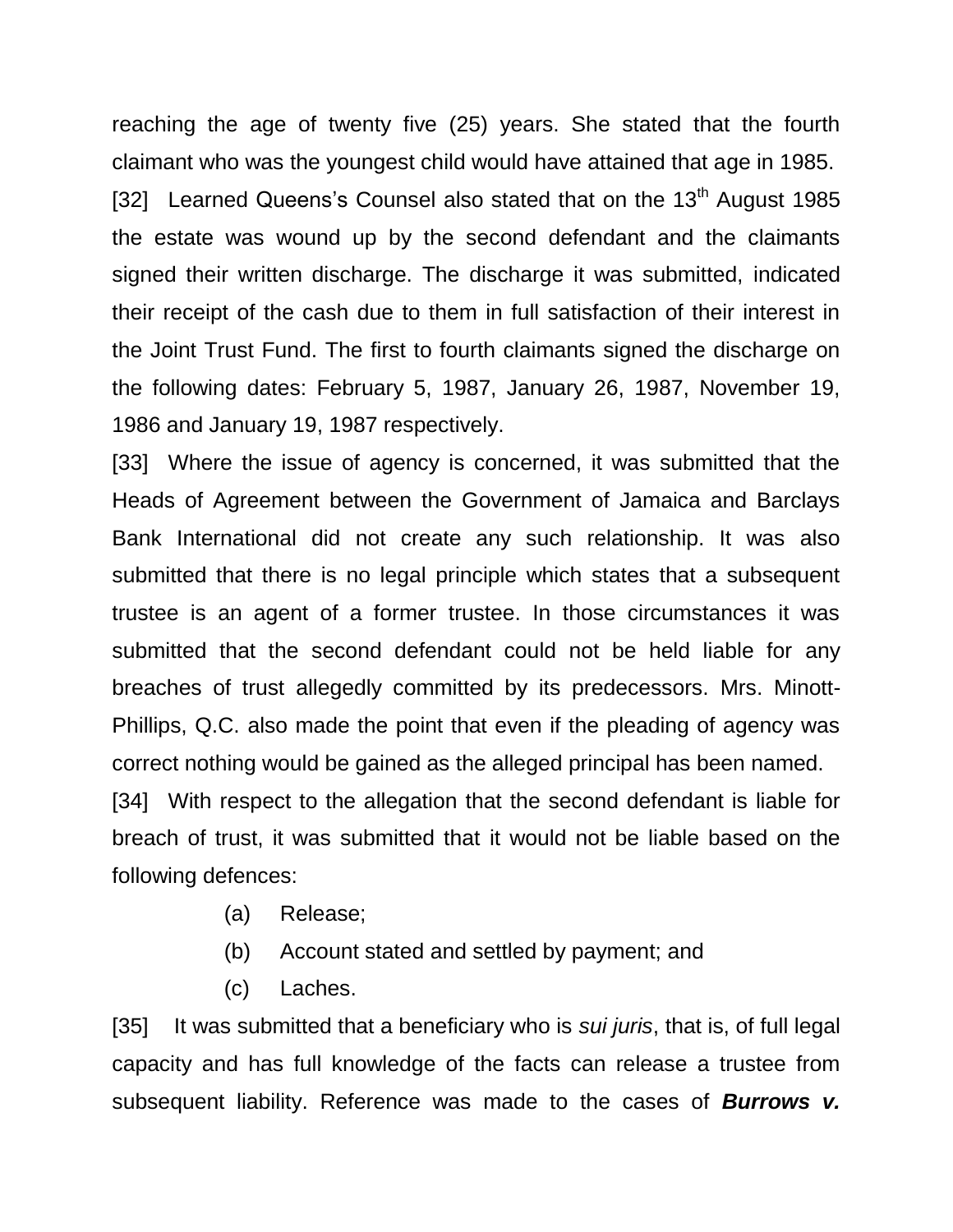*Walls* (1885) 5 De GM&G 233 and *Walker v. Symonds* (1818) 3 Swans 1 in support of this submission.

[36] Mrs. Minott-Phillips, Q.C. submitted that the following words in the Releases signed by the claimants amount to a release from liability:

*"I acknowledge to have received from National Commercial Bank Jamaica Limited, the executor, the cash shown due to me in full and complete satisfaction of my interest in the Joint Fund of my late father's estate."*

[37] With respect to the claim for an account, it was submitted that the account has already been stated and has been settled by payment. Reference was made to the above clause as stated in paragraph 36 in support of that submission.

[38] Where the defence of laches is concerned learned Queen's Counsel submitted that a claimant in equity must bring his claim without undue delay. Reference was made to *Lindsay Petroleum v. Hurd* (1874) LR PC 221 at 239-240 where Sir Barnes Peacock stated:-

*"Now the doctrine of laches in Courts of Equity is not an arbitrary or a technical doctrine. Where it would be practically unjust to give a remedy, either because the party has, by his conduct, done that*  which might fairly be regarded as equivalent to a waiver of it, or *where by his conduct and neglect he has, though perhaps not waiving that remedy, yet put the other party in a situation in which it would not be reasonable to place him if the remedy were afterwards to be asserted, in either of these cases, lapse of time and delay are most material." But in every case, if an argument against relief, which otherwise would be just, is founded upon mere delay, that delay of*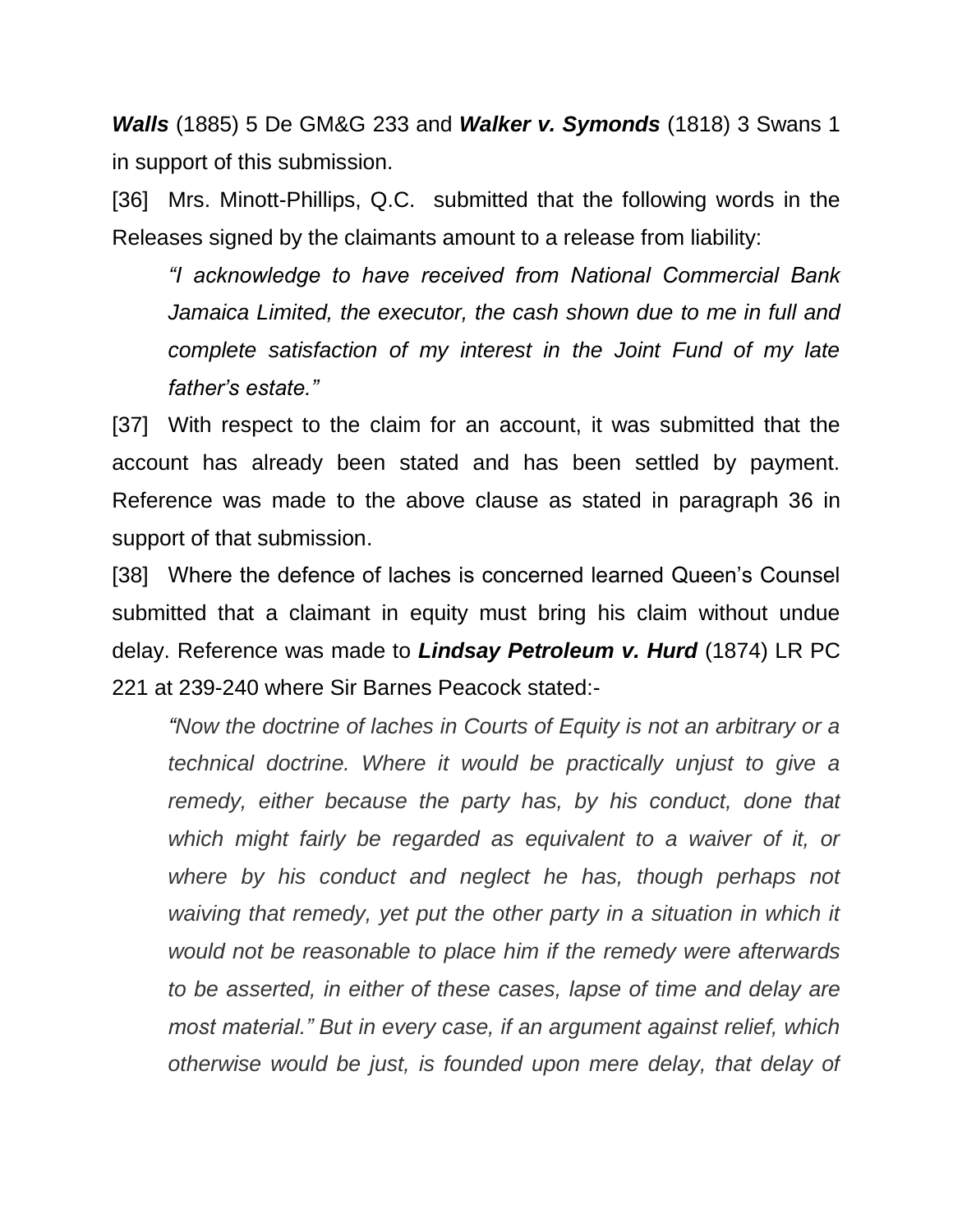*course not amounting to a bar by any statute of limitations, the validity of that defence must be tried upon principles substantially equitable. Two circumstances, always important in such cases, are, the length of the delay and the nature of the acts done during the interval, which might affect either party and cause a balance of justice or injustice …"* 

[39] Mrs. Minott-Phillips, Q.C. argued that in this case where there has been a delay of approximately twenty (20) years in bringing the action there would be a balance of injustice if the remedies sought by the claimant are granted.

# **Claimants' submissions**

[40] Mr. Charles in his response submitted that the claim is not statute barred as fraud is not the only exception mentioned *section 46* of *the Act*. He argued that the sale of property by the trustees at an undervalue and the failure to account for the proceeds of that sale amount to a retention of proceeds by the them.

[41] Counsel referred to the letter from Barclays Bank D.C.O. Trustee department to Barclays Bank D.C.O. in Jamaica dated the 5<sup>th</sup> March 1970, which was allegedly discovered in 2003 by the first claimant and submitted that time did not begin to run until the date of its discovery. Reference was also made to the case of *In Re Richardson, Pole v. Pattenden* [1920] 1 Ch 423 at in which Warrington, L.J. stated:-

*"I think that it is a very serious question whether in a case like this, if the defendant were in a position to bring himself within sub-s. 1 (a) of s. 8 of the Act of 1888, it is possible for him to say that he is under no kind of liability at all, and for this reason: s. 8, while it does supply the trustee with a statutory defence, supplies a defence of a very limited*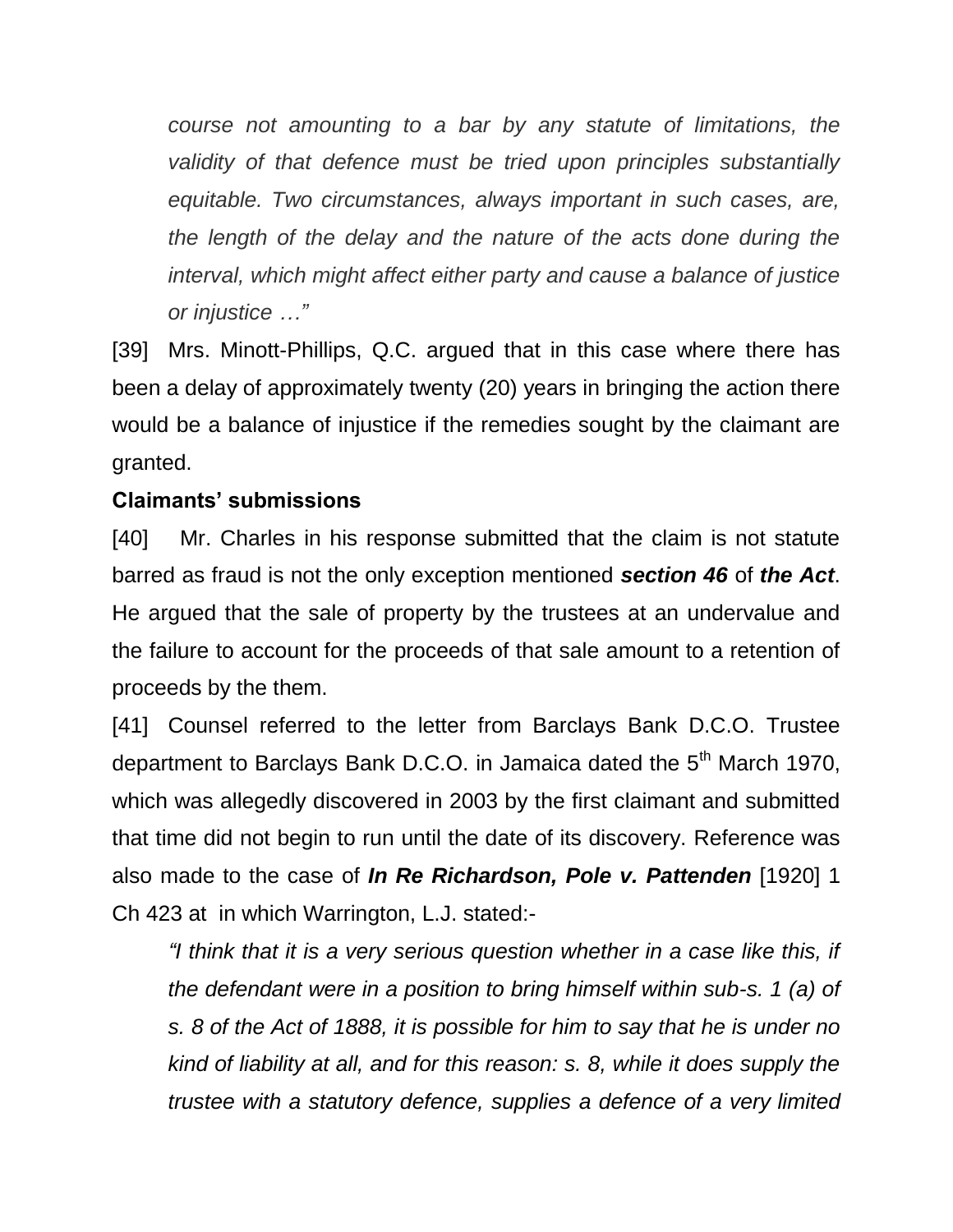*character."*

[42] Counsel also argued that the instant case is in effect an action to recover property or proceeds that have been retained by the trustees and as such *section 46* of *the Act* does not apply.

[43] It was also submitted that the particulars of the first defendant's breach of trust contained in paragraph 21 (xv) (xvii) and (xxi) places the claimant's case within the exceptions stated in *section 46 (1)* of *the Act*. They state as follows:-

"(xv) Failed to account for the sale of the Testator's Yacht or the proceeds thereof.

(xvii) Failed to distribute all of the pecuniary legacies in accordance with the will.

(xxi) Failed to pay into the Trust account the Testator's profits from the voluntary liquidation of his majority shareholding

[44] Mr. Charles also argued that the issue of whether the action is statute barred is a triable one which should be determined as a preliminary issue at the trial.

[45] With respect to the issue of whether or not the trust had been wound up by the second defendant, counsel argued that that was not the case. He pointed out that the order of the Honourable Mr. Justice Marsh dated the 27<sup>th</sup> June 2003 expressly excluded the deceased's estate.

[46] In addition, Mr. Charles submitted that since the beneficiaries have an interest in the dwelling house occupied by Mrs. Vernice Alva Douglas time had not yet started run in respect of the second defendant's administration of the entire estate. That house according to the terms of the will is to be held on trusts for the beneficiaries, including the claimants after her death. Mr. Charles argued that the responsibility of the second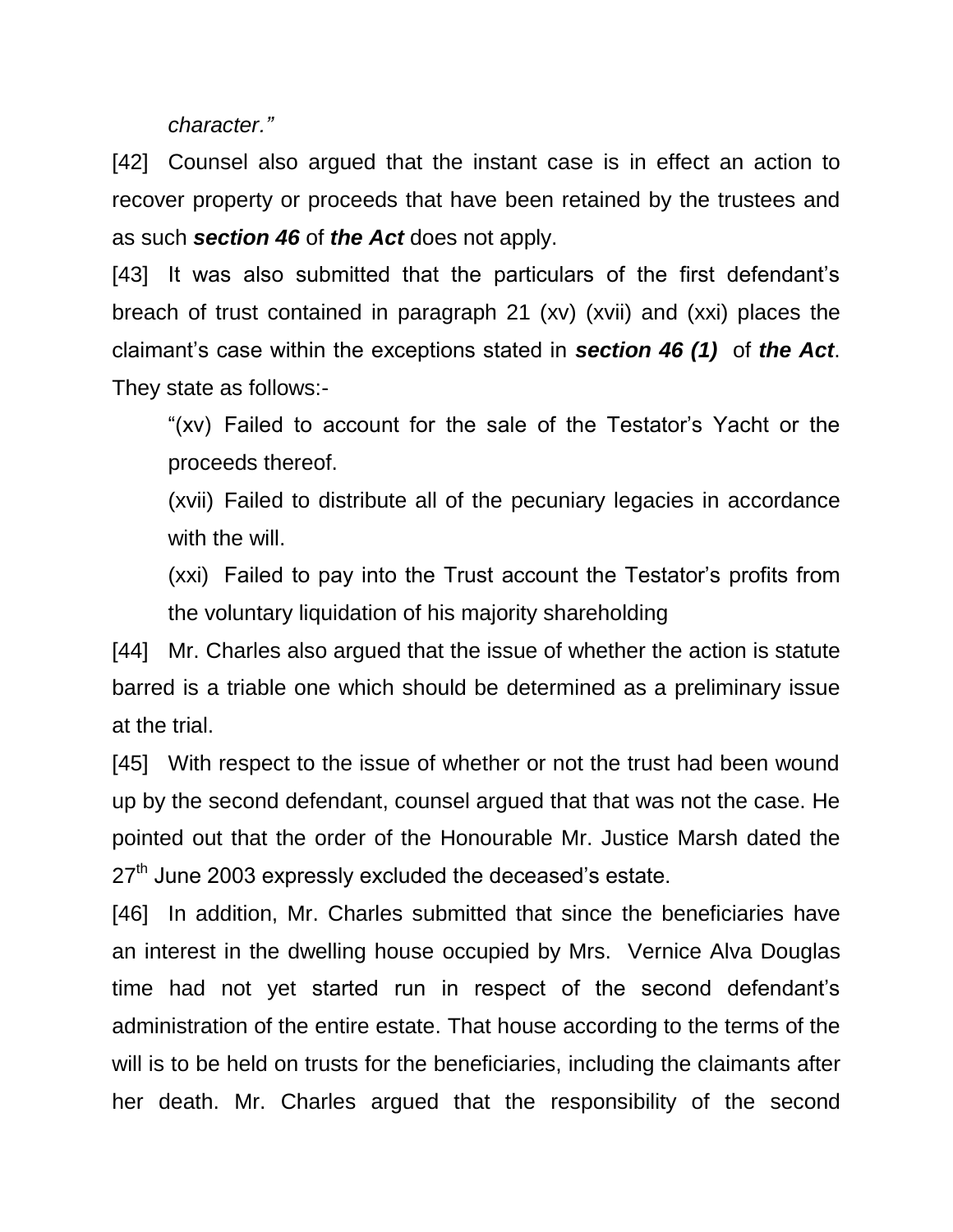defendant to the estate is indivisible and completion of one aspect of the estate does not absolve them of further responsibility in respect of that bequest. In the circumstances the time afforded by the Statute of Limitations had not yet began to run.

[47] Counsel referred to the case of *Mara v. Browne* [1895] 2 Ch 69 as authority in support of his submission that where a beneficiary is entitled to two interests in property, one in possession and one in remainder, he does not lose a claim in the latter where time has run in the former. He maintained that based on that case and the case of *Re Pauling's*  **Settlement Trust; Young Husband v. Couts & Co.** [1963] All E.R. 1, the claimants' rights in respect of limitation are preserved where they have a future interest.

[48] Mr. Charles also stated that the order of Marsh, J. dated the  $27<sup>th</sup>$ June 2003 did not remove the second defendant as trustees of the estate of Ivan Leopold Douglas. It was further submitted that the trustees needed to present a proper inventory and obtain the court's approval to wind up the estate.

[49] With respect to the effect of the releases that were signed by the claimants, counsel submitted that the circumstances in which that occurred would have to be considered by a trial court. He argued that where certain information was not known to the beneficiaries the trustee could not rely on that release and discharge as a bar to a claim for an account. Reference was made to *Bank of Credit and Commerce International SA v. Ali*  [2001] 1 All E.R. 961.

[50] Mr. Charles also stated that in the instant case the beneficiaries should have been advised to obtain independent legal advice. This he said was a matter of law and need not have been pleaded. Reference was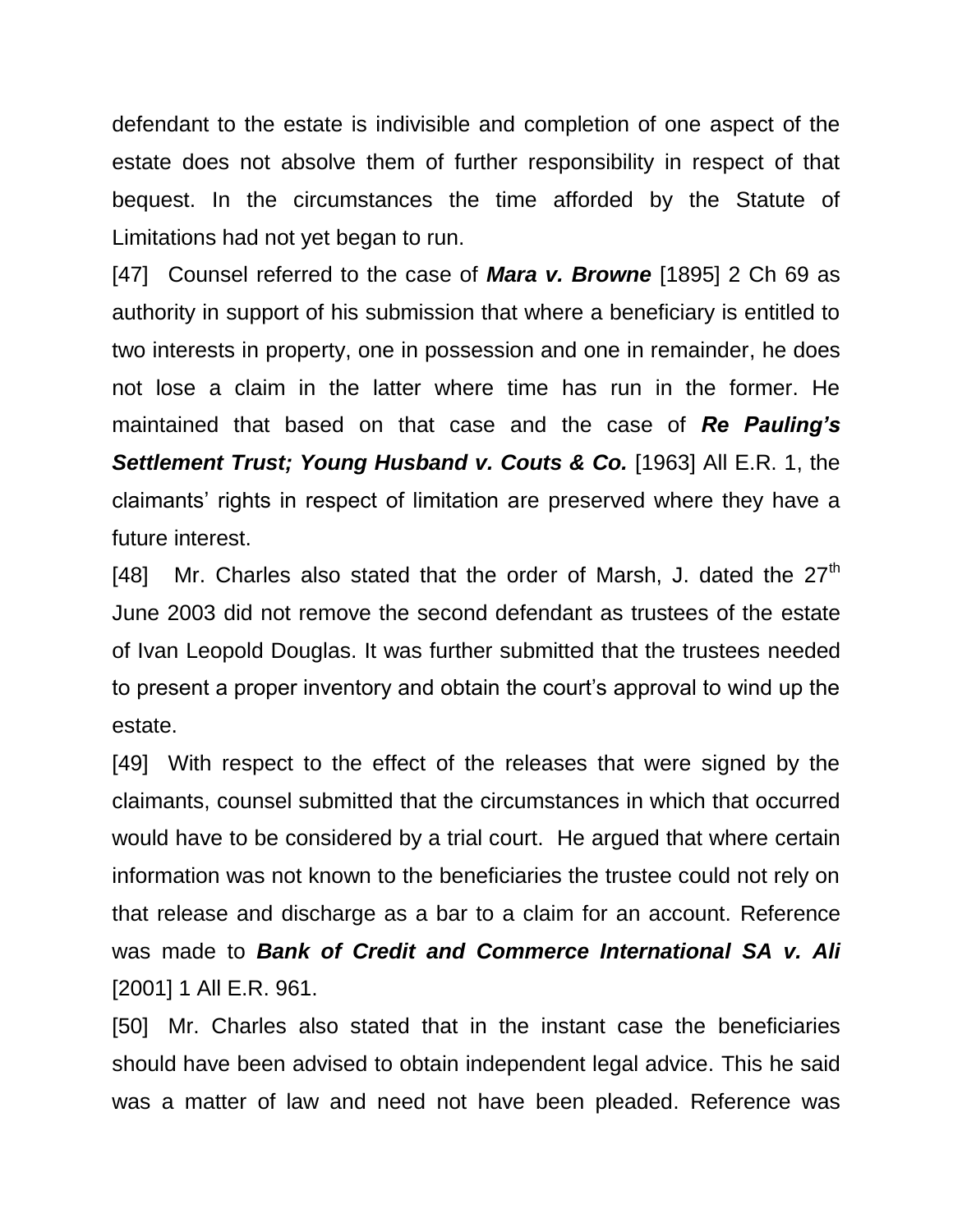made to the case of *Walker v. Symonds* (1818) 3 Swain 1 and *Burrows v. Walls* (supra) in support of this point.

[51] Counsel also stated that the trustees could not demand a deed of release from the beneficiaries after the trust property was handed over to them. Reference was made to *Chadwick v. Heatley* (1845) 63 E.R. 671, *King v. Mullins* (1852) 61 E.R. 469 and *Tiger v. Barclays Bank Ltd.*  [1951] 2 All E.R. 262.

[52] It was also submitted that effect of the release and discharge is a matter for the court's determination at a trial. The case of *Bank of Credit and Commerce International S A v. Ali and others* [2002] 1 A. C. 251 was cited in support of this submission. It was argued that based on that case the execution of the releases by the beneficiaries was not an absolute bar to their commencing proceedings against the trustees. He stated that the court was required to make a determination of the intention of the parties based on the information that was available at the time. Reference was made to *Cole v. Gibson* (1750) 1 Ves Sen 503 at 507, *Ramsden v. Hylton* (1751) 2 Ves Sen 304 at 311, *Salkeld v. Vernon 1* Eden 64 at 67- 68 and *Lindo v. Lindo* (1839) 1 Beav 496 at 505-506.

[53] Where the defence of laches is concerned, counsel stated that where the Statute of Limitations applies that defence cannot be relied on. See *Re Pauling's Settlement Trust* (supra). Mr. Charles also argued that the ignorance of the claimants with respect to certain matters must be taken into account when the court is considering the issue of delay. Reference was made to the case of *Lindsay Petroleum Company v. Hurd and others* (1874) 5 LR PC 221 in support of that submission.

[54] It was also submitted that since laches and acquiescence are equitable doctrines they cannot apply in a case where a party has an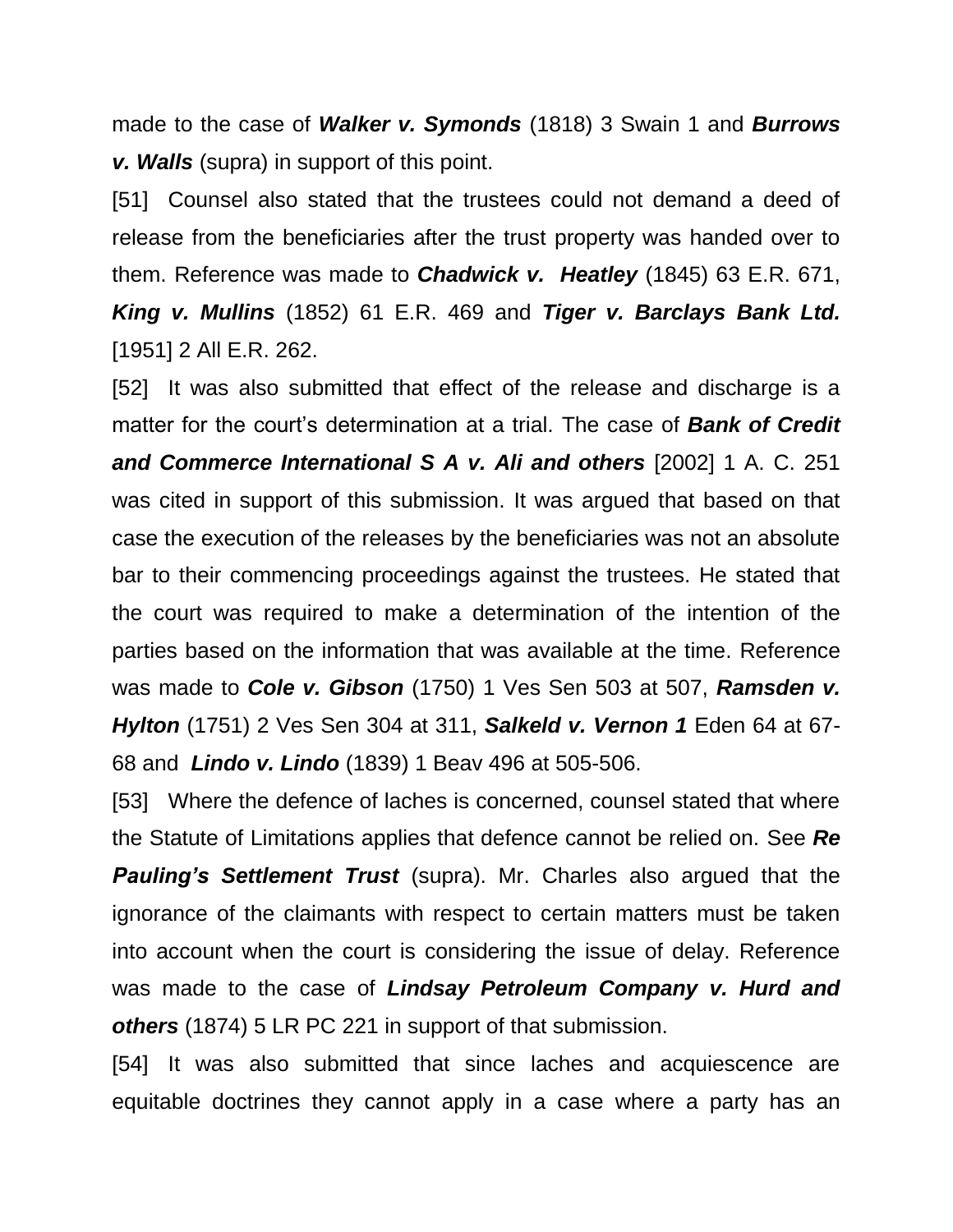interest in possession as well as a future interest. In addition, Counsel submitted that based on the case of *Fisher v. Broker* [2009] 4 All E.R. 789, where a party fails to either raise or enforce an equitable right for a long period it may amount to acquiescence.

[55] Mr. Charles asked the court to find that in these circumstances the issues in this case need to be resolved by a trial court and as such the applications ought to be dismissed.

#### **The law**

[56] Where a defendant alleges that the claim against him is statute barred, he has two options. Whilst he cannot succeed to strike out the claim on the basis that there is no cause of action, he can however, plead the defence of limitation or apply to strike out the claim on the basis that it is frivolous, vexatious and an abuse of the process of the court.

[57] This principle was applied in *Ronex Properties Ltd. v. John Laing Construction Ltd. and others* (supra) where the court refused an application to strike out a third party notice on the basis that there was no reasonable cause of action. On appeal, it was held that such an order could only be made where *"…it was manifest that there was an answer immediately destructive of the claim; that since a defence under the Limitation Acts barred the remedy and not the claim and that defence had to be pleaded, the application …was misconceived".*

[58] **Rule 26.3 (1)** of the *Civil Procedure Rules, 2002 (CPR)* sets out the circumstances in which the court may strike out a litigant's statement of case. The rule states:-

> *"(1) In addition to any other powers under these Rules, the court may strike out a statement of case or part of a statement*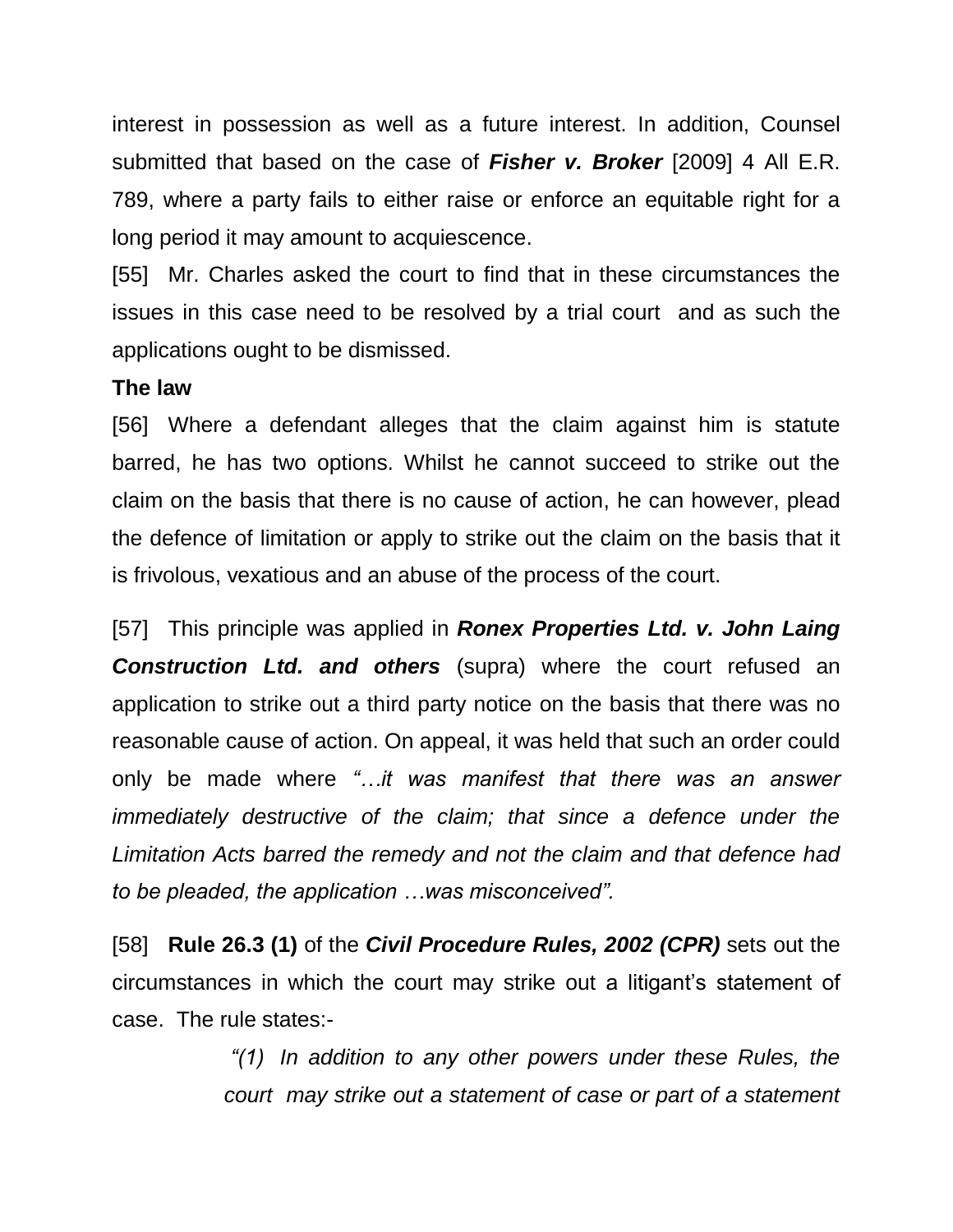*of case if it appears to the court-*

- *(a) ...........*
- *(b) that the statement of case or the part to be struck out is an abuse of the process of the court or is likely to obstruct the just disposal of the proceedings;*
- *(c) that the statement of case or the part to be struck out discloses no reasonable grounds for bringing or defending a claim;......"*

[59] In addition to the above, the court also has an inherent jurisdiction to strike out pleadings which are shown to be an abuse of its process. This power is a discretionary one and the relevant case law indicates that it is only to be exercised in exceptional circumstances. Lord Diplock in *Hunter v. Chief Constable of the West Midlands Police and others* (1982) A.C. 529 defined the term "abuse of process" as the misuse of the court's *"….procedure in a way which, although not inconsistent with the literal application of its procedural rules, would nevertheless be manifestly unfair to a party to litigation before it, or would otherwise bring the administration of justice into disrepute among right-thinking people".* His lordship further stated: *"…the circumstances in which abuse of process can arise are very varied; It would, in my view, be most unwise if this House were to use this occasion to say anything that might be taken as limiting to fixed categories the kinds of circumstances in which the court has a duty (I disavow the word discretion) to exercise this salutary power".*

[60] The defendants in this case have argued that the action ought to be struck out on the basis that it is an abuse of the process of the court. Where an action has been brought against a trustee, *section 46* of *the Act* makes it clear that he is permitted to raise a limitation defence except in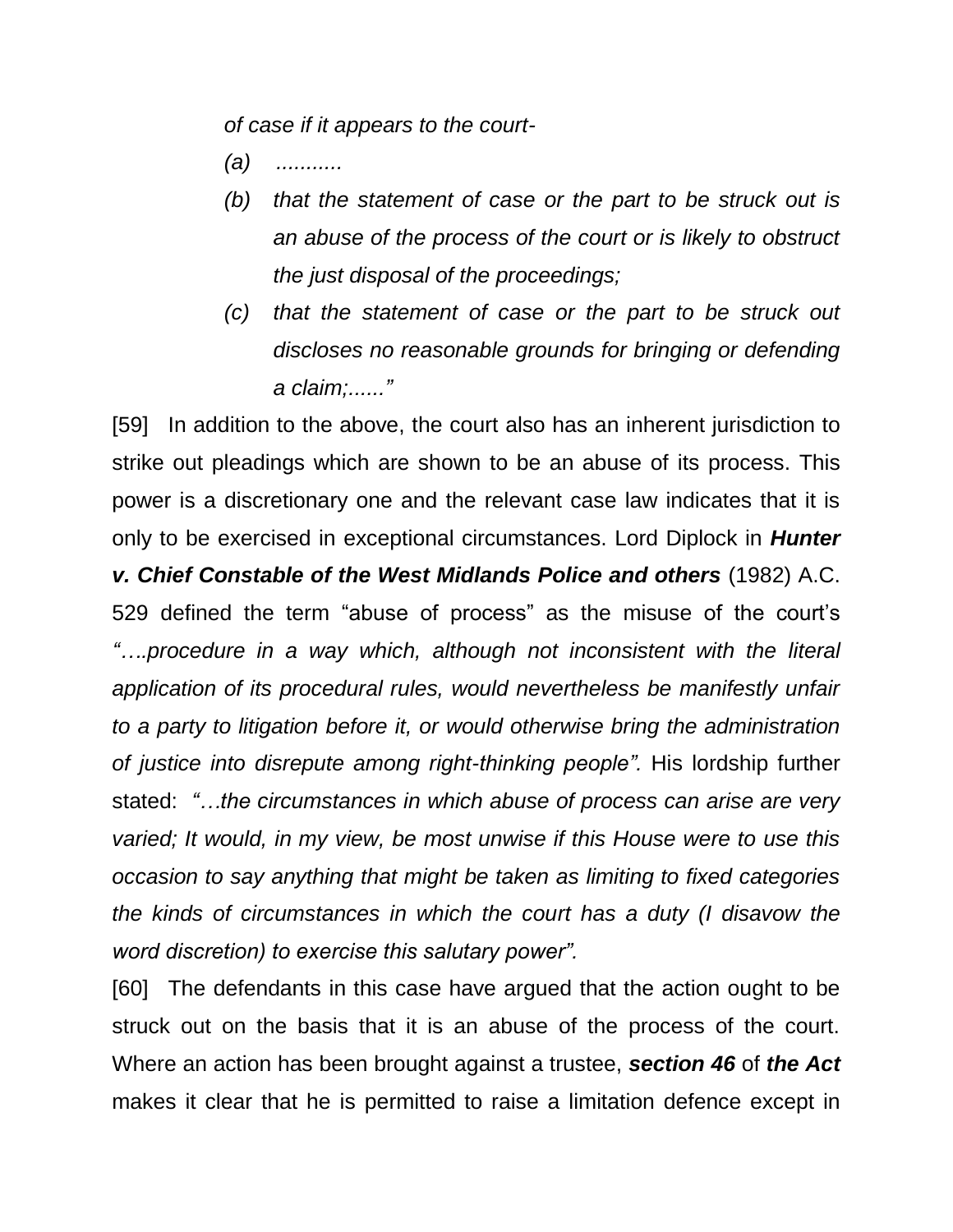instances where there is an allegation of fraud or that he has converted trust property to his own use.

The section states:-

*"(1) In any action or other proceeding against a trustee or any person claiming through him, except where the claim is founded upon any fraud or fraudulent breach of trust to which the trustee was party or privy, or is to recover trust property or the proceeds thereof still retained by the trustee, or previously received by the trustee, and converted to his use, the following provisions shall apply-*

*(a) all rights and privileges conferred by any statute of limitations shall be enjoyed in the like manner, and to the like extent, as they would have been enjoyed in such action or other proceeding if the trustee or person claiming through him had not been a trustee or person claiming through him; (b) if the action or other proceeding is brought to recover money or other property, and is one to which no existing statute of limitations applies, the trustee or person claiming through him shall be entitled to the benefit of and be at liberty to plead the lapse of time as a bar to such action or other proceeding in the like manner, and to the like extent, as if the claim had been against him in an action of debt for money had and received, but so nevertheless that the statute*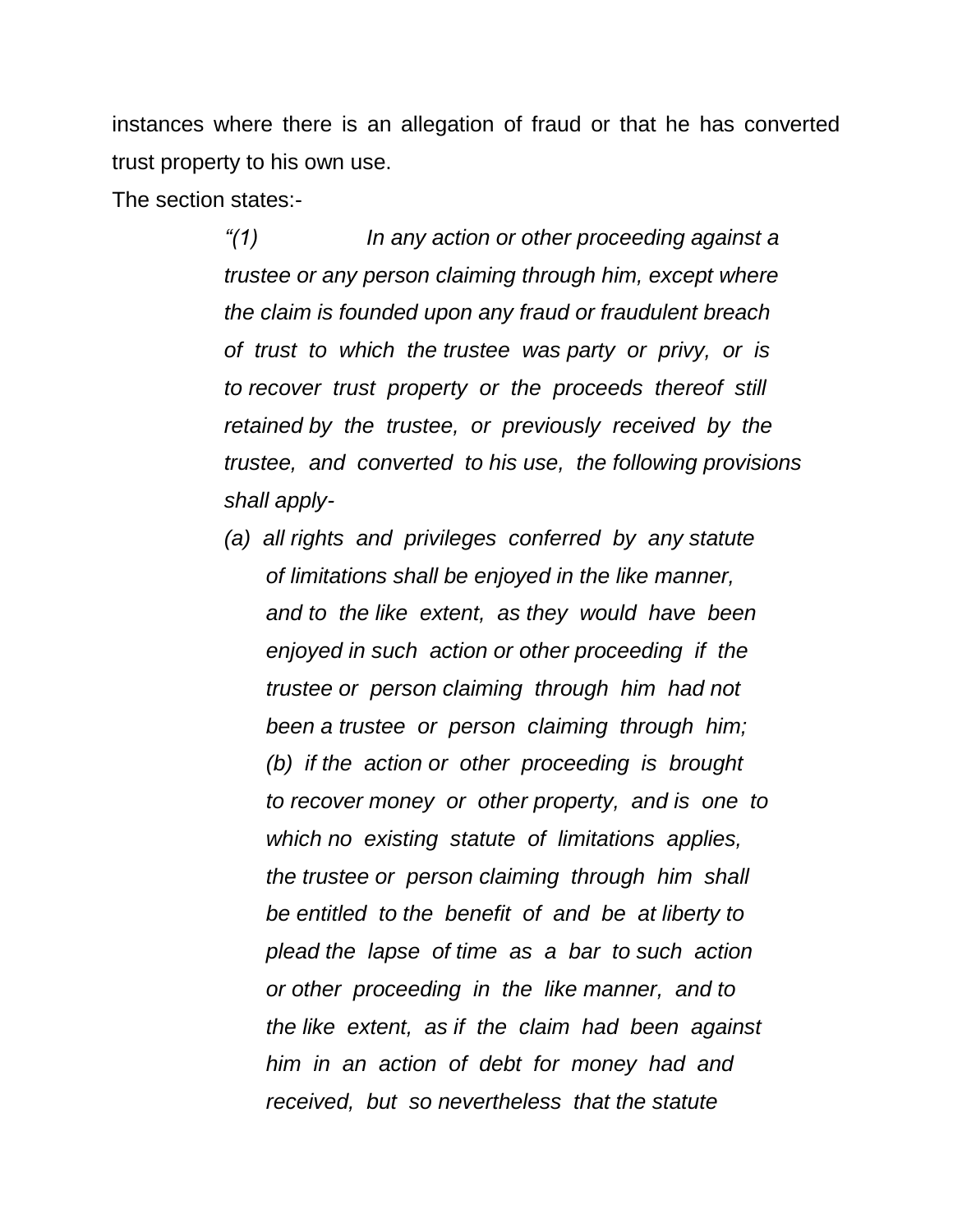*shall run against a married woman entitled in possession for her separate use, whether with or without a restraint upon anticipation, but shall not begin to run against any beneficiary unless and until the interest of such beneficiary shall be an interest in possession.* 

*(2) No beneficiary as against whom there would be a defence by virtue of this section shall derive any greater or other benefit from a judgment or order obtained by another beneficiary than he could have obtained if he had brought such action or other proceeding, and this section had been pleaded. (3) This section shall not deprive any executor or administrator of any right or defence to which he is entitled under any existing statute of limitations."*

[61] There are two issues which need to be resolved before the question of whether the action is statute barred can be addressed. They are:-

- i.) Whether there is any allegation of fraud against the defendants; and
- ii.) Whether there is any allegation that either defendant has retained trust property and converted same to its own use.

[62] In order to determine these issues the pleadings of the claimant must be examined to determine full extent of the allegations against both defendants.

[63] The amended claim form seeks the following:-

(i) An account for trust property;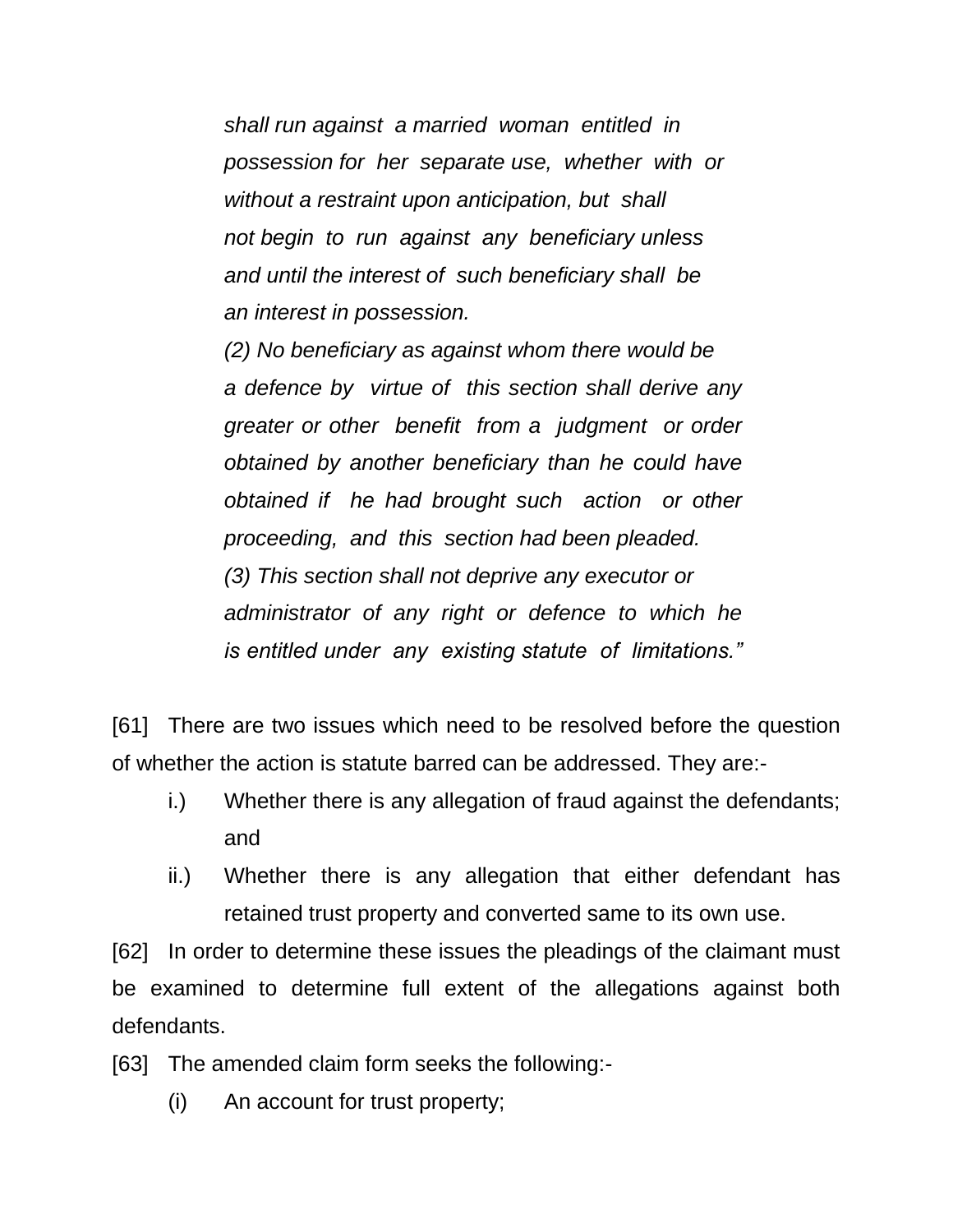- (ii) A declaration that the trustees were negligent; and
- (iii) Damages in sum of five hundred and four million six hundred and eighty-one thousand nine hundred and twenty-one dollars (\$504,681,921.00); and
- (iv) Costs.

[64] The particulars of claim in this matter are quite detailed. It lists the various assets of the deceased and states that the first defendant was authorized by the terms of the will to "sell, call in and convert all of the Testator's residuary estate into money and hold the net proceeds upon trust for all the children of the testator in equal shares as tenants in common." It also states that the first defendant was authorized to invest all money and to apply "the whole or part of the residuary estate" towards the maintenance, education or benefit of each child until he or she attained the age of twenty-five (25) years. Throughout the pleadings it is alleged that the second defendant acted as the agent of the first defendant.

[65] Paragraph 21 states:-

"The 1<sup>st</sup> defendant is liable as result [sic] of the actions of Barclays, its successor company Barclays Bank International Limited, Barclays Bank of Jamaica Limited and the 2<sup>nd</sup> Defendant who administered the Testator's estate at one time or the other from on or about December 1969 and during which time undertook a number of transactions negligently, in breach of their fiduciary duties to the claimants and in breach of the terms of the Trust as a consequence of which the estate and the beneficiaries suffered loss and damage."

This is followed by an extensive listing of the particulars of the first defendant's breach of trust. The allegations include the failure to invest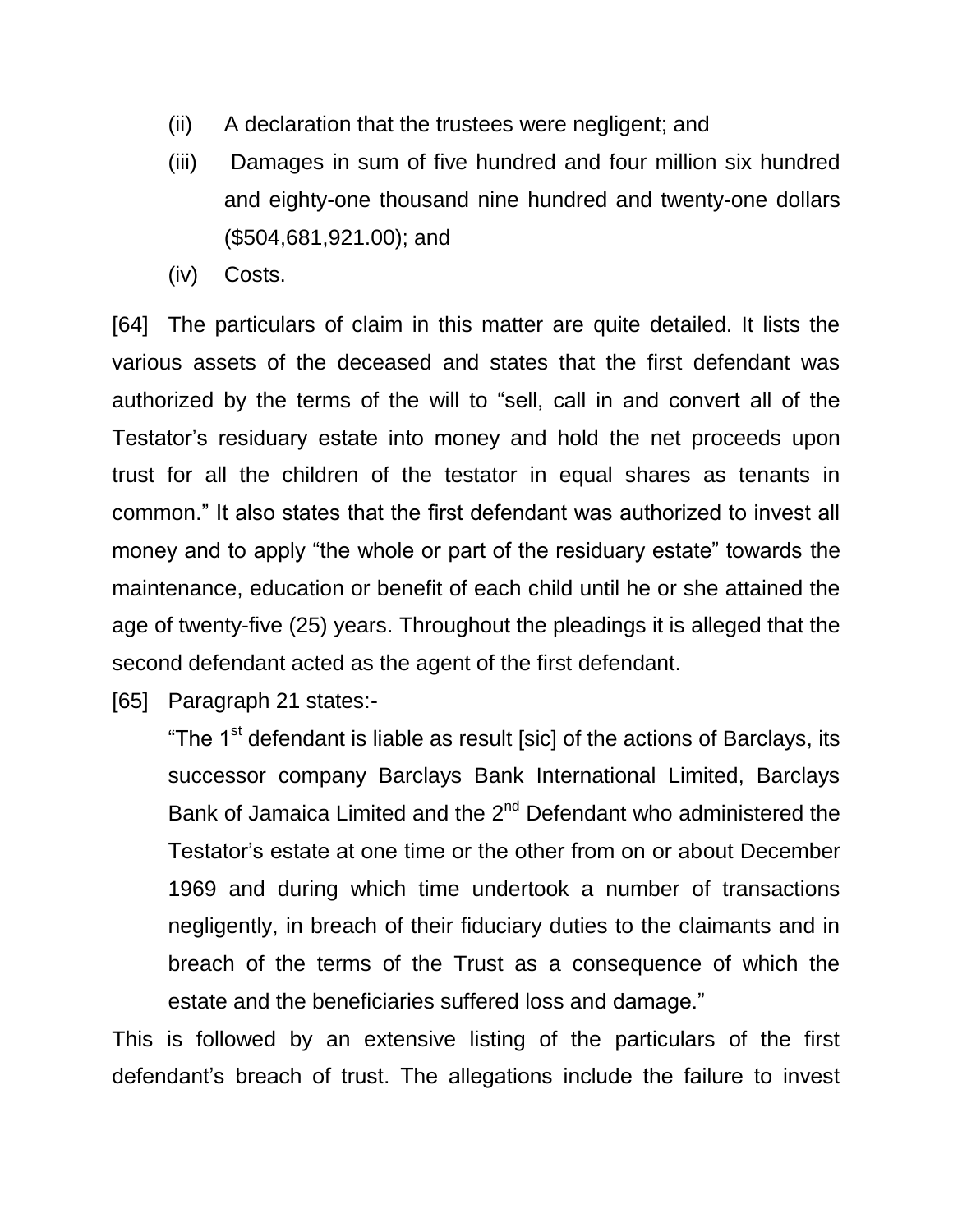monies in accordance with the will, wrongful transfer of property at Ivy Road to Douglas Prefabricating, selling property both real and personal at an undervalue, failure to exercise diligence in its choice of investments and failure to account to the beneficiaries in respect of their management of the estate.

[66] The second defendant is said to have failed to manage the trust property in accordance with the trust instrument. The particulars include failing to pay maintenance sums to the claimants after 1979 and to provide accurate statements of account. The said defendant is also said to have generally failed to exercise sufficient care and skill in the management of the trust property.

[67] The defendants' "negligent mismanagement and administration" of the trust and breach of their fiduciary duty is said to have resulted in loss and damage. The particulars of the loss are set out in paragraph 27 of the particulars of claim.

[68] The defendants have both sought to rely on the *Limitation of Actions Act* and *section 46* of *the Act*.

[69] I will now proceed to consider whether any of the exceptions stated in *section 46* are applicable to this case.

# **Fraud**

[70] It is settled that any charge of fraud must be pleaded and sufficiently particularized. This principle was expressed by Thesiger, L.J. in *Davy v. Garrett* (1877) 7 Ch. D. 473 at 489 in the following words:

*"In the Common Law Courts no rule was more clearly settled than that fraud must be distinctly alleged and as distinctly proved, and that it was not allowable to leave fraud to be inferred from the facts".*

[71] A claimant is required to set out the facts and the circumstances that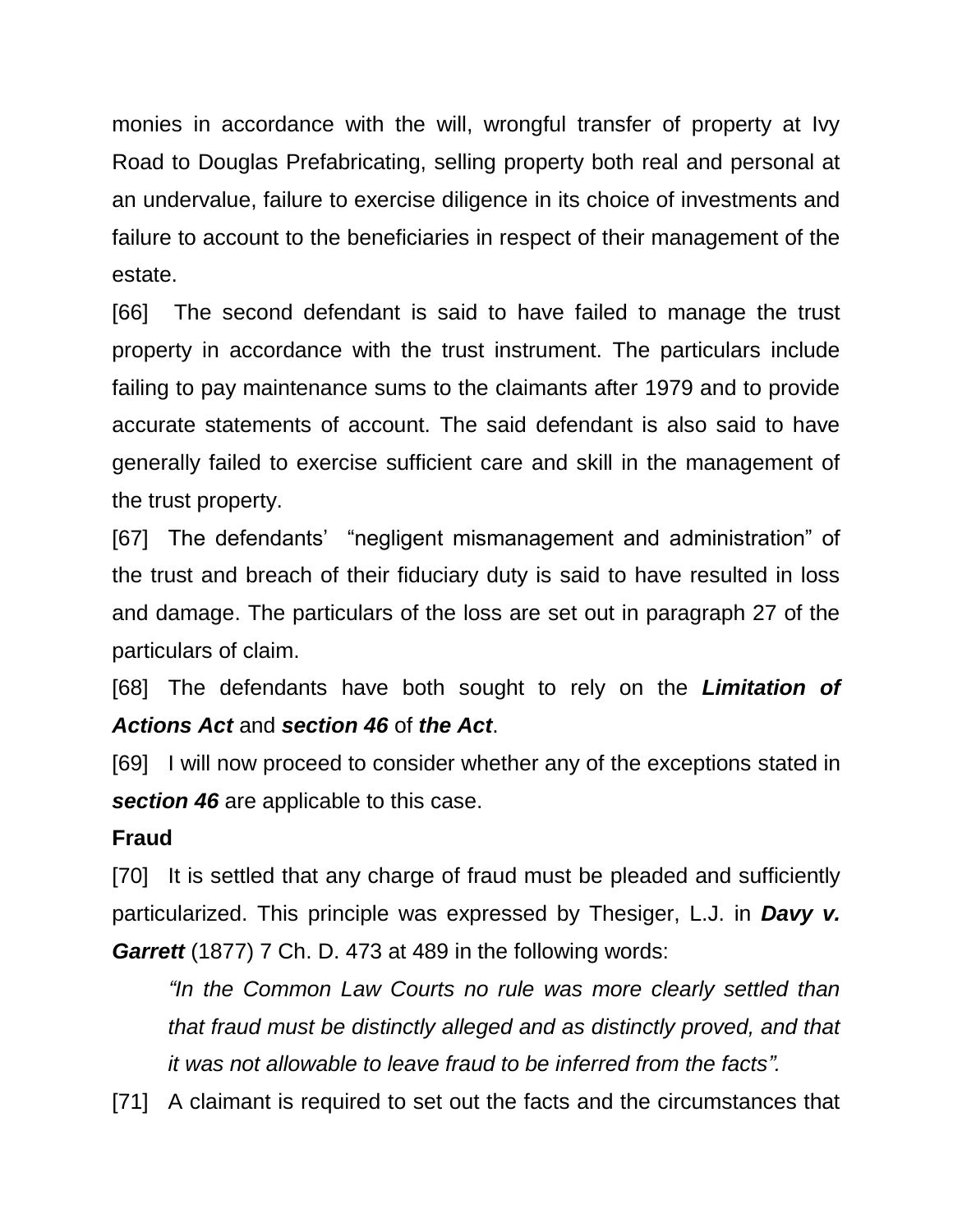are being relied on to prove that a defendant had or was motivated by a fraudulent intention. It is also clear that the court should not be asked to infer that intention from general allegations. This point was made by Selborne, L.C. in *Wallingford v. Mutual Society* 5 App. Cas. 685 at 697 who stated that *"…general allegations, however strong may be the words in which they are stated, are insufficient even to amount to an averment of fraud of which any Court ought to take notice".*

[72] In *Re Rica Gold Washing Co.* 11 Ch. D. 36, it was held that it is not sufficient for a party to make a vague allegation of fraud and that the facts which constitute the fraud must be stated. The court was also of the view that where only a vague general allegation of fraud is made, evidence of the acts which allegedly constitute such fraud is not admissible.

[73] Similarly, in *Lawrance v Lord Norreys and others* [1886-90] All ER Rep 858 at 864, Lord Watson stated:

*"In my opinion, a plaintiff, who desires to avail himself of the provisions of s 26, is not released from the ordinary rule of pleading applicable to cases of fraud, which was thus expressed by LORD SELBORNE, LC, in Wallingford v Mutual Society (1) (5 App Cas at p 697): "General allegations, however strong may be the words in which they are stated, are insufficient to amount to an averment of fraud of which any court ought to take notice."*

*It is not a sufficient compliance with the rule to state facts and circumstances which merely imply that the defendant, or someone for whose action he is responsible, did commit a fraud of some kind. There must be a probable, if not necessary, connection between the fraud averred and the injurious consequences which the plaintiff*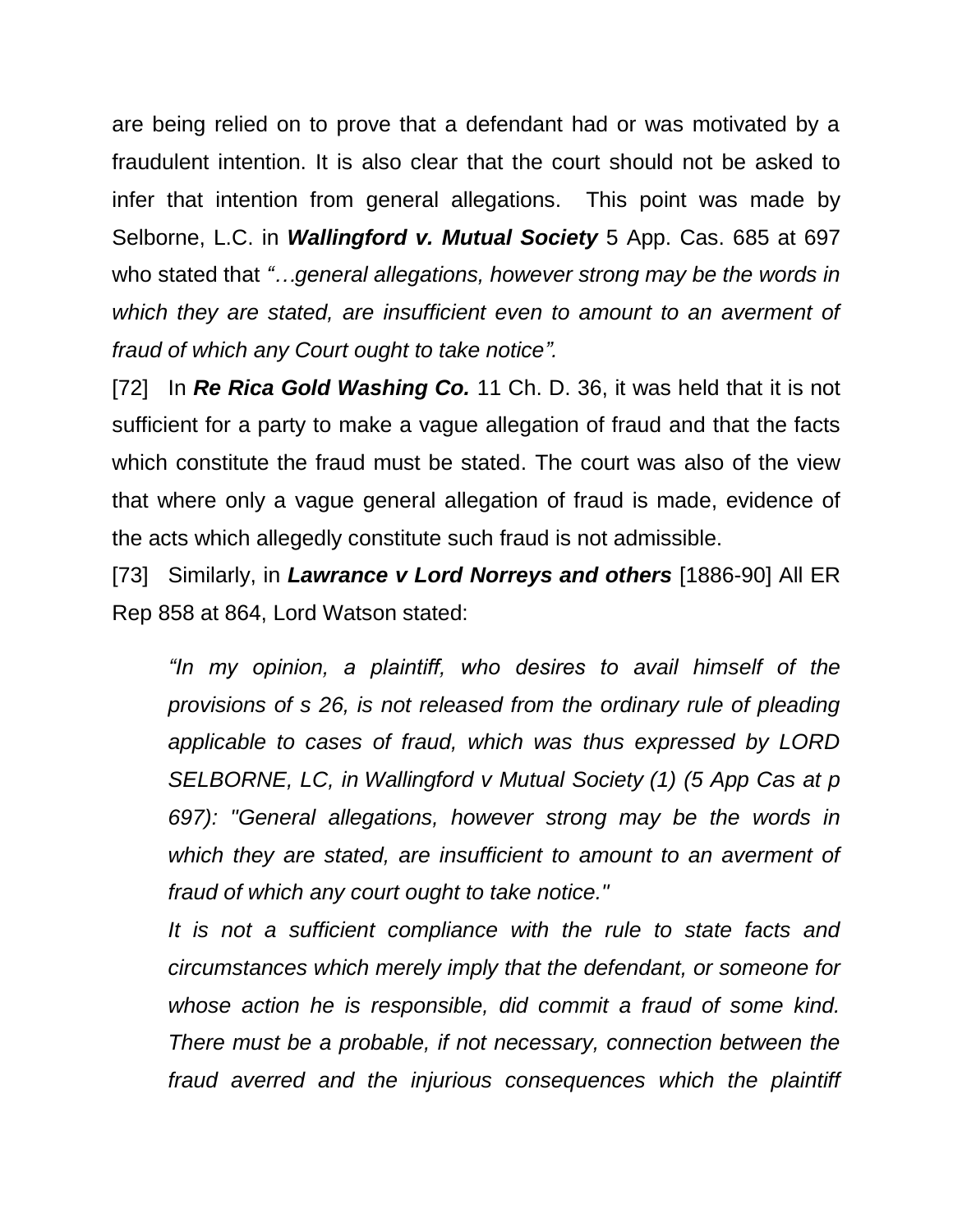*attributes to it; and if that connection is not sufficiently apparent from the particulars stated, it cannot be supplied by general averments. Facts and circumstances must in that case be set forth, and in every genuine claim are capable of being stated, leading to a reasonable inference that the fraud and the injuries complained of stood to each other in the relation of cause and effect.*

[74] The general principle pertaining to matters in which a party wishes to allege fraud was accepted also by the court in *Paragon Finance plc v. D B Thakerar & Co. (a firm)* (supra). Millett, L.J. said:-

*"I accept the plaintiffs' submissions. It is well established that fraud must be distinctly alleged and as distinctly proved, and that if the*  facts pleaded are consistent with innocence it is not open to the Court *to find fraud. An allegation that the defendant 'knew or ought to have known' is not a clear and unequivocal allegation of actual knowledge and will not support a finding of fraud even if the Court is satisfied that there was actual knowledge. An allegation that the defendant had actual knowledge of the existence of a fraud perpetrated by others and failed to disclose the fact to the victim is consistent with an inadvertent failure to make disclosure and is not a charge of fraud. It will not support a finding of fraud even if the Court is satisfied that the failure to disclose was deliberate and dishonest. Where it is expressly alleged that such failure was negligent and in breach of a contractual obligation of disclosure, but not that it was deliberate and dishonest, there is no room for treating it as an allegation of fraud".*

[75] In this matter, fraud has not been pleaded and there is no allegation that any particular act was done fraudulently. Counsel for the claimant has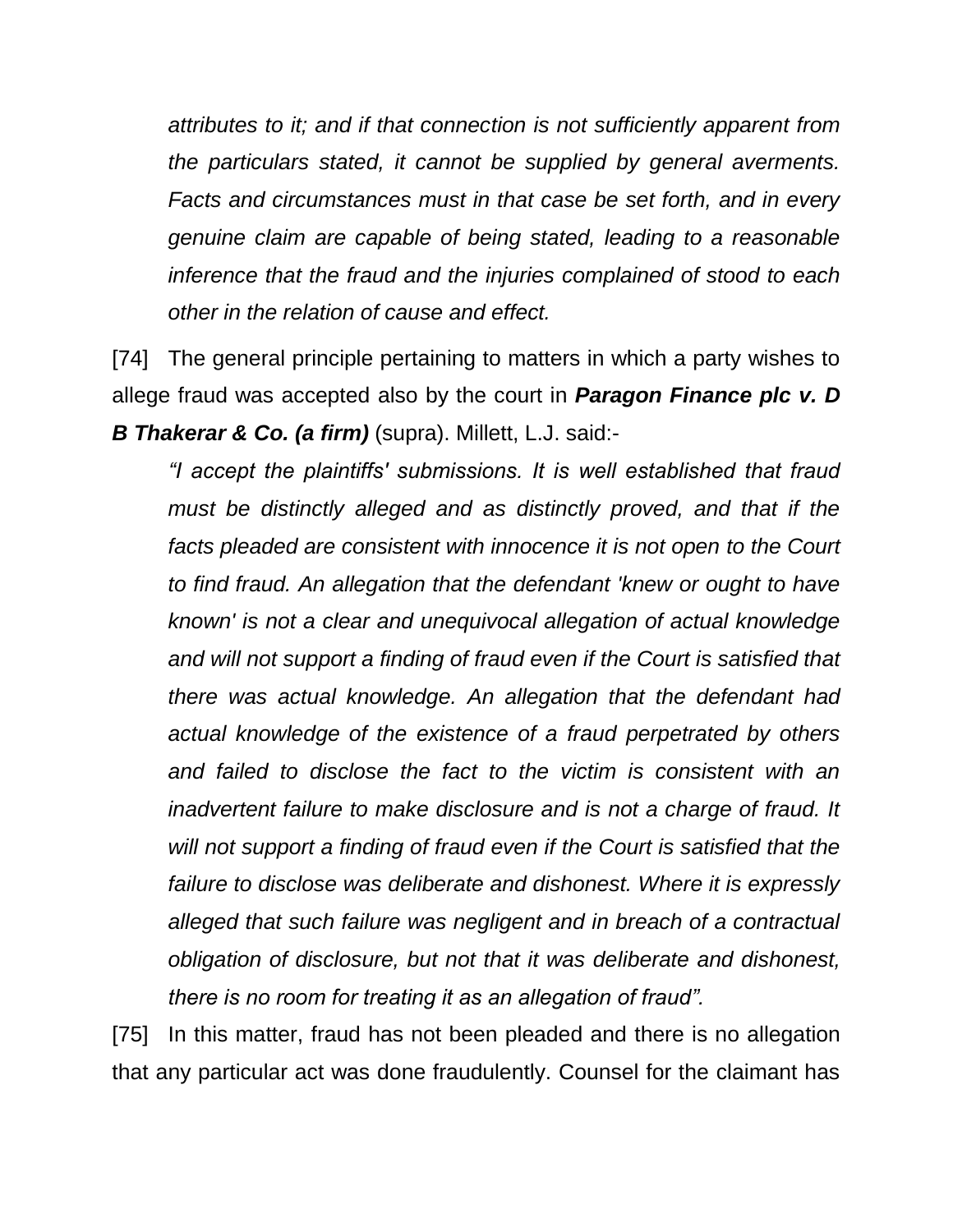asked the court to infer fraud on the basis of allegations contained in paragraph 29 of the affidavit of Joy Douglas sworn to on the  $7<sup>th</sup>$  December 2011. These allegations were not stated in the pleadings. In fact, the words "fraud' or "fraudulently" do not appear anywhere in the pleadings and no particulars of fraud have been stated. There is also no claim for fraudulent breach of trust.

[76] In my view, it cannot be overemphasized that fraud is a very serious matter. It must also be borne in mind that the function of the particulars of claim is to inform the other side of the nature of the case they have to meet. In fact, *rule 8.9 (1)* of the *CPR* imposes on a claimant a duty to set out his case. The rule states:-

*"The claimant must include in the claim form or in the particulars of claim a statement of all the facts on which the claimant relies".*

This provision in my opinion is designed to further the overriding objective of enabling the court to deal with cases justly.

[77] The claimant has raised the issue of concealed fraud by the introduction of the letter dated the  $5<sup>th</sup>$  March 1970 which was stated to have been discovered on a date which would have placed the action within the limitation period.

[78] *Section 32 (1)* of the English *Limitation of Actions Act*, 1980 makes specific provision for such a situation. It states:

*"(1) Subject to [subsections (3) and (4A)] below, where in the case of any action for which a period of limitation is prescribed by this Act, either—*

*(a) the action is based upon the fraud of the defendant; or*

*(b) any fact relevant to the plaintiff's right of action has been deliberately concealed from him by the defendant; or*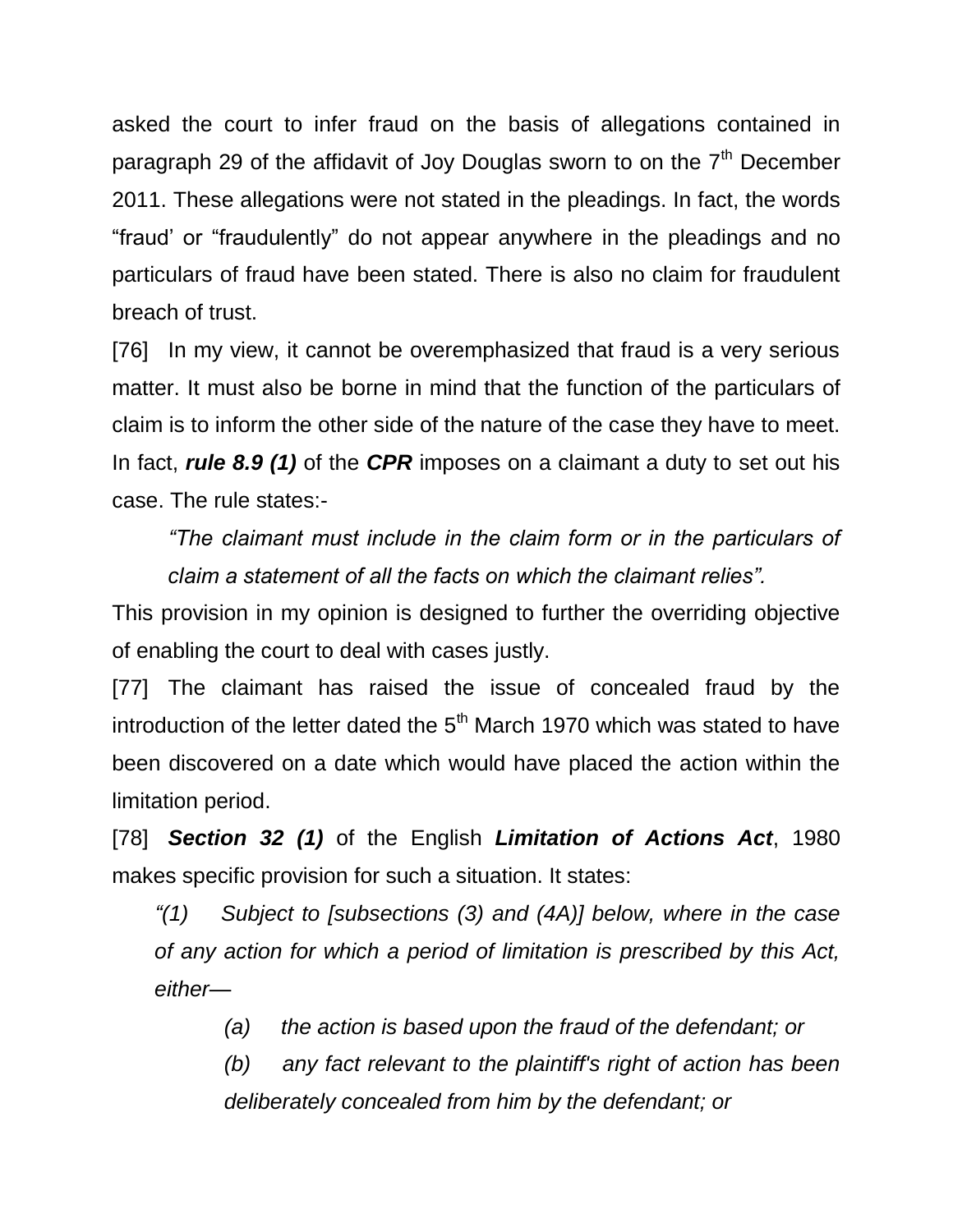*(c) the action is for relief from the consequences of a mistake;*

*the period of limitation shall not begin to run until the plaintiff has discovered the fraud, concealment or mistake (as the case may be) or could with reasonable diligence have discovered it.*

*References in this subsection to the defendant include references to the defendant's agent and to any person through whom the defendant claims and his agent."*

[79] There is however, no equivalent provision in the Jamaican legislation. The Court of Appeal in *Brown & another v. Jamaica National Building Society* 2010JMCA Civ. 7 dealt with this issue in a comprehensive judgment delivered by Harrison, J.A. The learned Justice of Appeal in his examination of the law stated:-

"The law governing the limitation of actions in Jamaica is not, in our view has, in an entirely satisfactory state. Section 46 of the Limitation of Actions Act explicitly drives one back nearly 400 years to the United Kingdom Statute 21 James 1 Cap 16, a 1623 statute (and the first limitation statute passed in England)."

[80] His lordship then went on to state that actions based in either contract or tort are barred after six years. In this regard he referred to judgment of Rowe, J.A. in *Muir v. Morris* (1979) 16 J.L.R. 398 at 399. The court stated that although the equitable doctrine of fraudulent concealment is still relevant in Jamaica, it only applies to actions for the recovery of land or rent.

[81] The instant claim is not concerned with the recovery of land or rent and as such the doctrine of fraudulent concealment can provide no assistance to the claimant.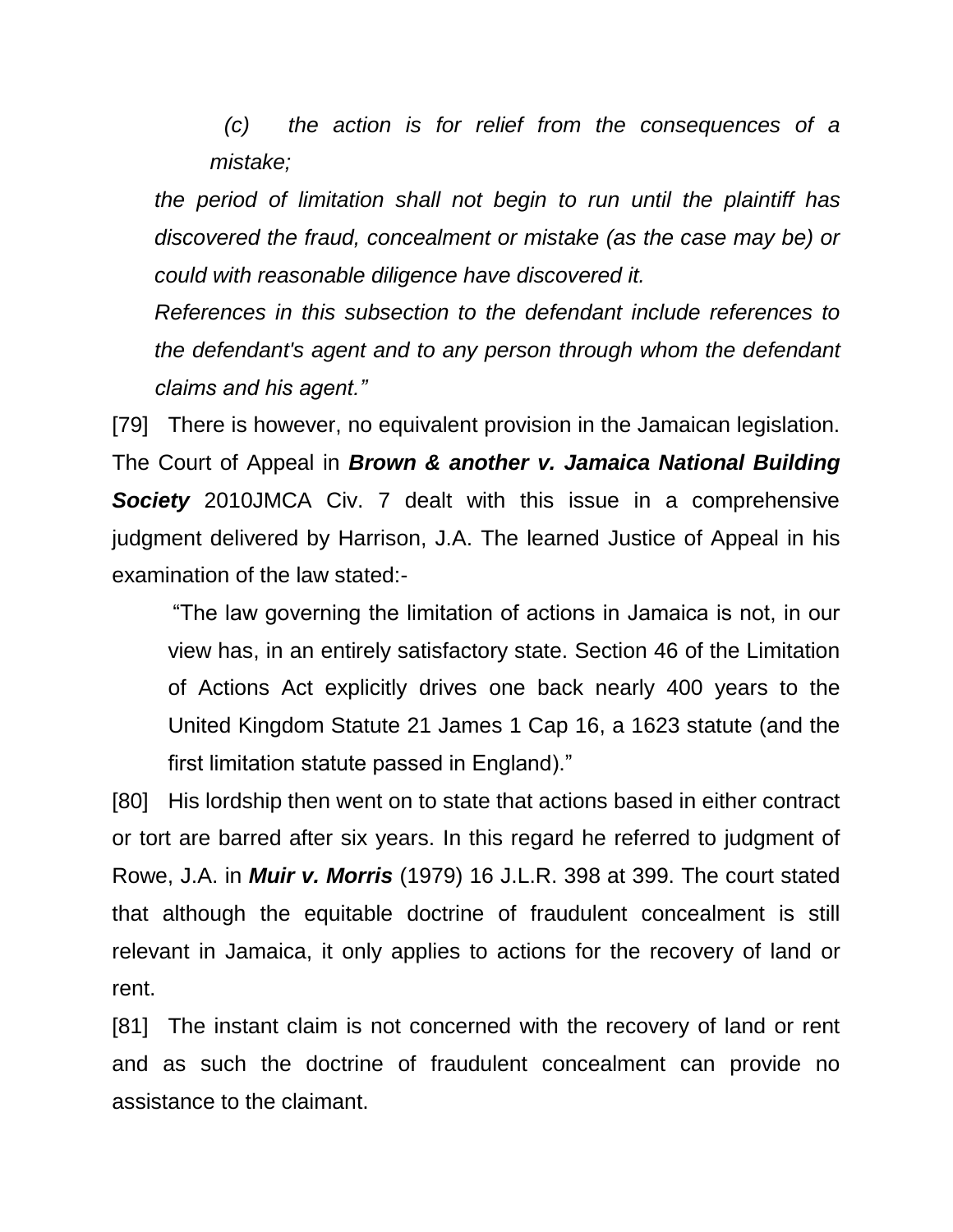[82] Having considered the relevant authorities I accept the submissions of Mr. Vassell Q.C. that a claim for fraud cannot be introduced by way of affidavit evidence. I therefore find that the claimants have failed to establish that there is any allegation of fraud against the defendants in this matter.

# **Is this an action to recover trust property that has been retained by the trustees and converted to their use?**

[83] It is settled law that there is no period of limitation in respect of a claim by a beneficiary to recover trust property that has been retained by a trustee and converted to his own use. In *Wassell v. Legatt* [1896] 1Ch 554 it was held that a trustee who had retained trust money and had not accounted for it could not rely on a limitation defence.

[84] Counsel for the claimants has asked the court to find that trust money was retained by the trustees based on the contents of a letter from Barclays Bank D.C.O. in London to its Trustee Department in Kingston Jamaica. That letter which is dated the  $5<sup>th</sup>$  March 1970 states in part:-

*"We thank you for your explanation of the way in which the deceased's Loan Account with the Company has been cleared and we appreciate the tactical reason for transferring the land and buildings to the Company on a depreciated figure. The point we were making however is that the Will gives no power to transfer assets to the Company so that, as we said in our letter of 30th January, the transaction is in effect a sale of the property to the Company. If therefore the Company became insolvent, the Bank might be liable*  for the difference between the true value of the property and the *figure at which it was sold to the Company. Whilst we do not suggest any adjustment to the transaction already effected, this is a point which you should bear in mind in any future case where similar*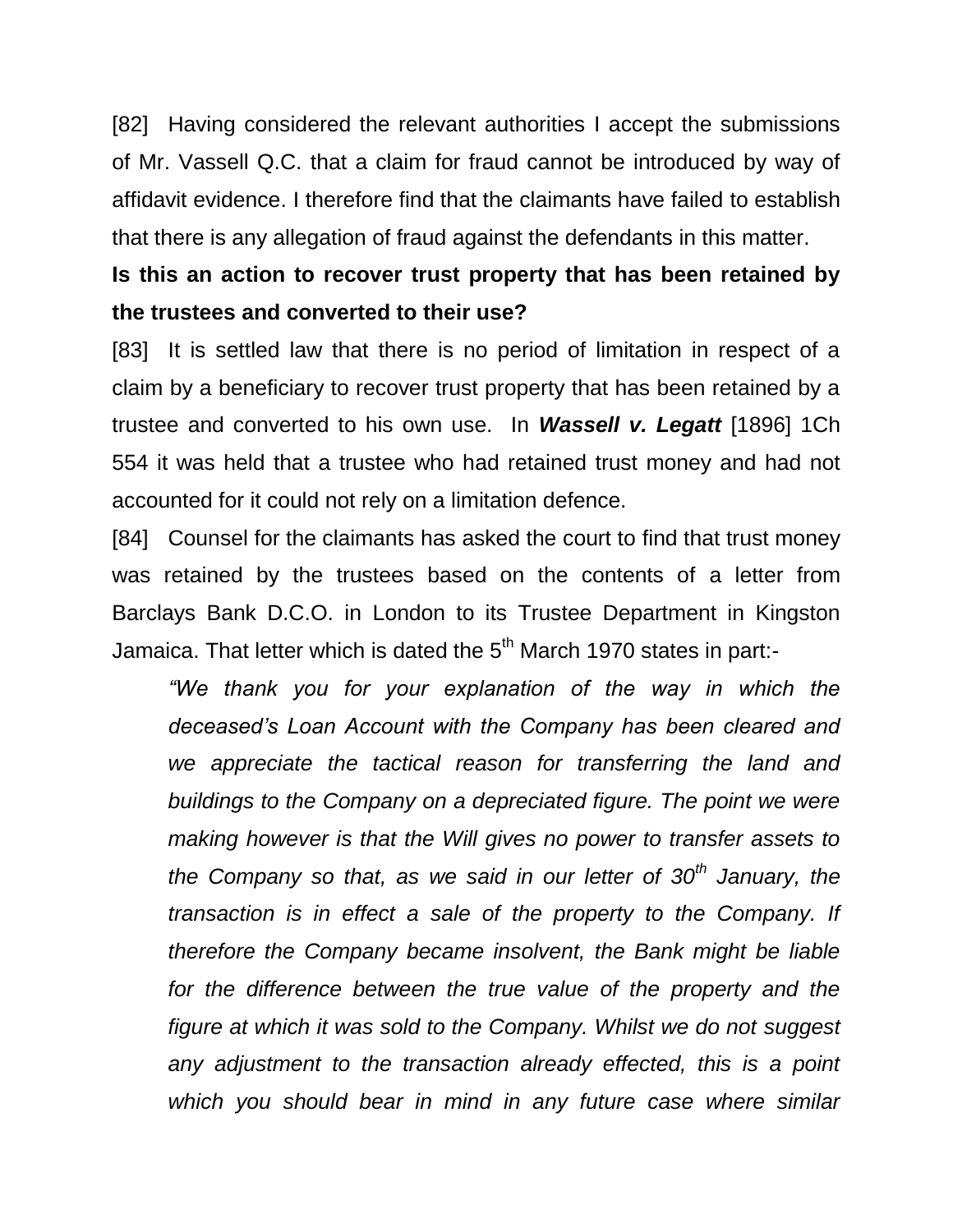#### *circumstances apply".*

[85] There is no dispute that the company referred to in this letter is Douglas Prefabricating and Construction Company. The claimants have however alleged in the affidavit of Joy Douglas dated the  $7<sup>th</sup>$  December 2011, that its contents reveal that trust property which formed part of the residuary estate, was sold at an undervalue and the proceeds retained by the trustee.

[86] This matter is dealt with in paragraph 21 (ii) and (iii) of the Amended Particulars of Claim where it is alleged that the first defendant breached its fiduciary duty in two ways. Firstly, by wrongfully transferring property to the company and secondly, by selling the said property to the company at an undervalue. There is no allegation that the proceeds of the sale were retained by the first defendant. What Mr. Charles seems to be saying is that the acts complained of equate to retention of trust property. I am unable to agree with that proposition.

[87] The letter does not state or even suggest that any funds arising out of that transaction were transferred to the trustees. It states that the property was transferred to liquidate a debt which was owed by the deceased to the company albeit, at an undervalue. It speaks to the necessity for the transfer to be treated as a sale in the event that the company became insolvent. In the absence of any evidence which suggests that the trustees had an interest in the company this cannot raise any presumption that the first defendant retained trust property and converted same to its own use.

[88] The contents of the letter in my view, taken at their highest, suggest that the first defendant may have exceeded its powers. This could therefore amount to a failure to comply with the duties imposed upon it by equity and under the Will of the deceased.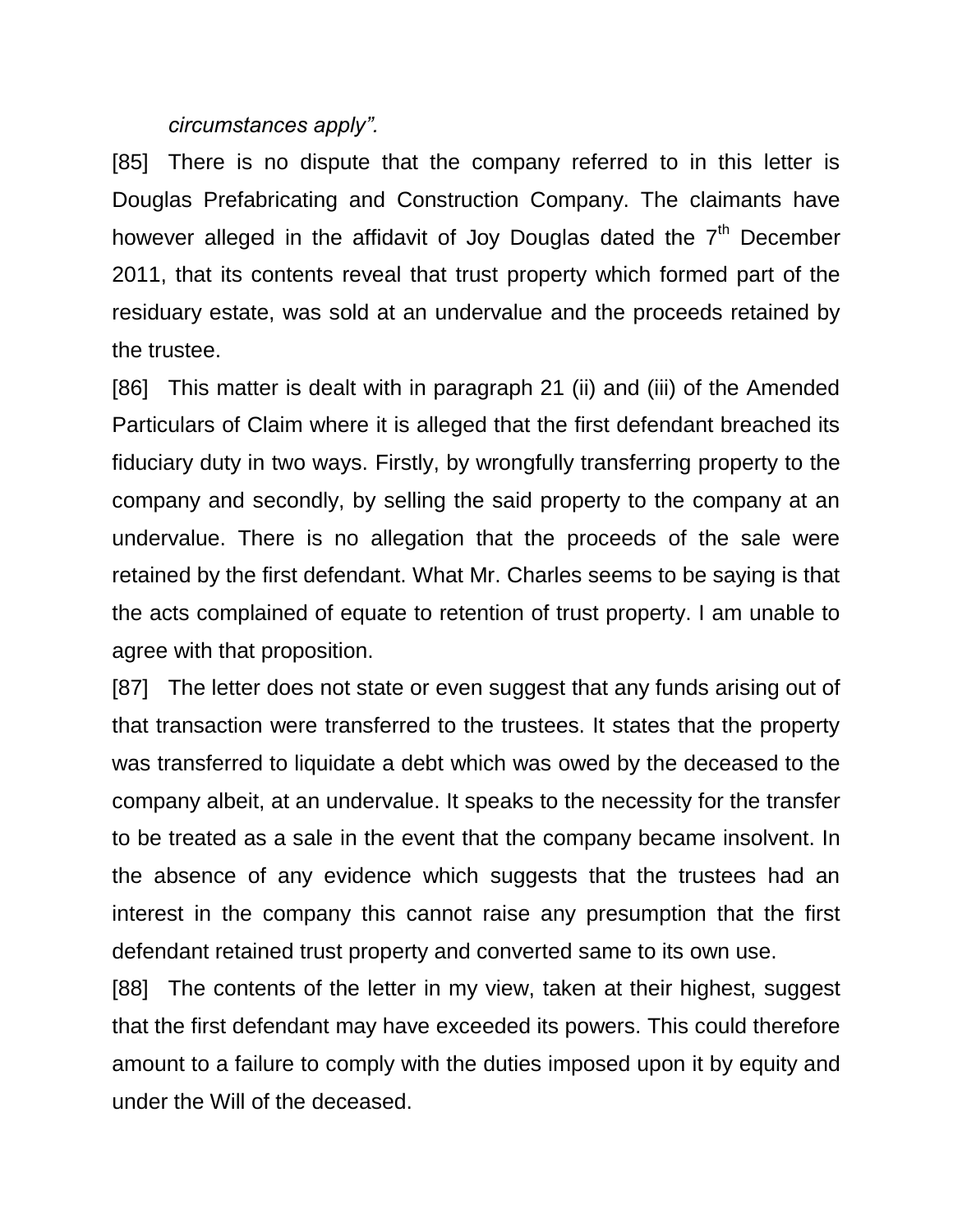[89] The pleadings do not allege that the proceeds of sale have been converted by the first defendant to its own use. The conduct of the trustees is in my view, quite properly, addressed in the pleadings as a breach of trust. The term *"breach of trust"* is defined in *Osborn's Concise Law Dictionary, 7th ed.* as *"an improper act, neglect or default on the part of a trustee in regard to his trust, either in disregard of the terms of the trust or the rules of equity".* It can therefore be used to describe a range of acts or omissions by a trustee.

[90] In *Tito v. Waddell (No 2)* [1977] 3 All ER 129 at 247 Megarry V-C was unwilling to provide a comprehensive definition of the term 'breach of trust' on the basis that any to attempt to do so would be *"a perilous task".* It does however appear to have been accepted that where a trustee acts in a manner which is inconsistent with the terms of the trust or exceeds the powers that he has been granted by the trust, this will amount to a breach of trust. A failure by a trustee to carry out his duty either through neglect or omission or with the requisite standard of care will also amount to breach of trust.

[91] Having examined the pleadings, I have found no allegation that either defendant retained trust property and converted same to its own use. There can therefore be no action to recover such property. In the circumstances I find that there is no claim in this matter for the recovery of trust property that has been retained by the first defendant and converted to its own use.

### **Is the claim statute barred?**

[92] Having found that the claimants' statement of case does not place this matter within any of the exceptions stated in *section 46* of *the Act*, it must now be ascertained whether the claim in respect of each defendant is statute barred.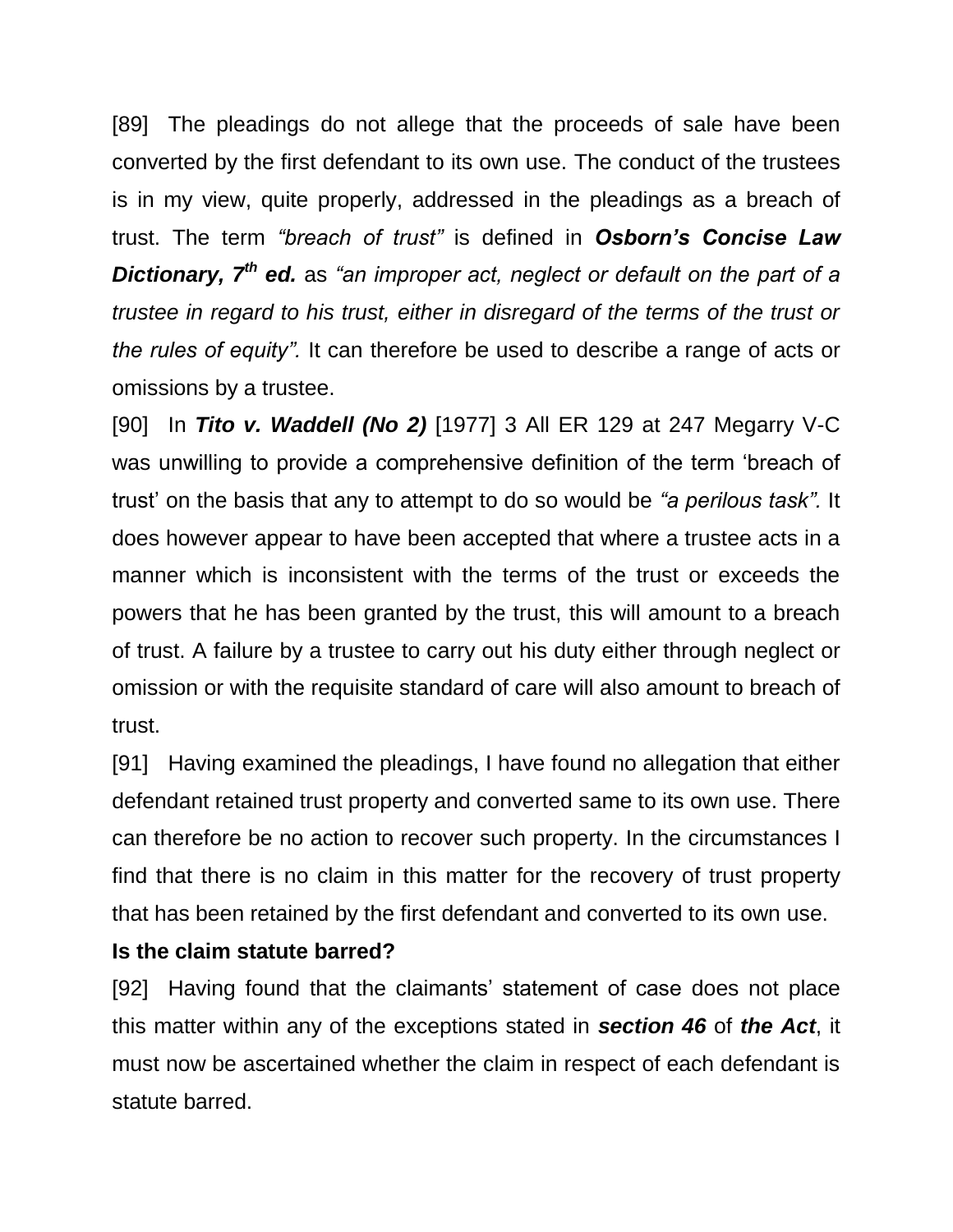[93] The accepted principle is that where a defendant raises the defence of limitation, the burden is on the claimant to prove that the action was brought within the limitation period. In *London Congregational Union Inc. v. Harris & Harris (a firm)* [1988] 1 All E.R. 15 at 30 Ralph Gibson, L.J. said:

*"The onus lies on the plaintiffs to prove that their cause of action accrued within the relevant period."*

[94] Counsel for the claimant has submitted that the limitation period has not yet started to run as the claimants are entitled to the residue of the estate after the expiration of the life interest held by Mrs. Vernice Alva Douglas and the trustees' obligations under the trust are indivisible. He asserts that the interest of the claimants in the residue of the estate is a future interest and as such time will not begin to run against them until that interest becomes an interest in possession.

[95] Whilst there is no dispute that time does not begin to run against a beneficiary until his interest becomes one in possession, there is disagreement as to precisely how this interest is to be applied in the instant case. Reference was made by Mr. Charles to the case of *Mara v. Brown*  (supra) in support of that submission. In that case, the money of the wife was vested in trustees upon trust to pay the income to her during the joint lives of herself and her husband for her separate use. In the event that she died before her husband they were to pay the income to him during his life, and after the death of the survivor to hold the trust funds upon trust for the children of the marriage. No express life estate was given to the wife in case she should survive her husband.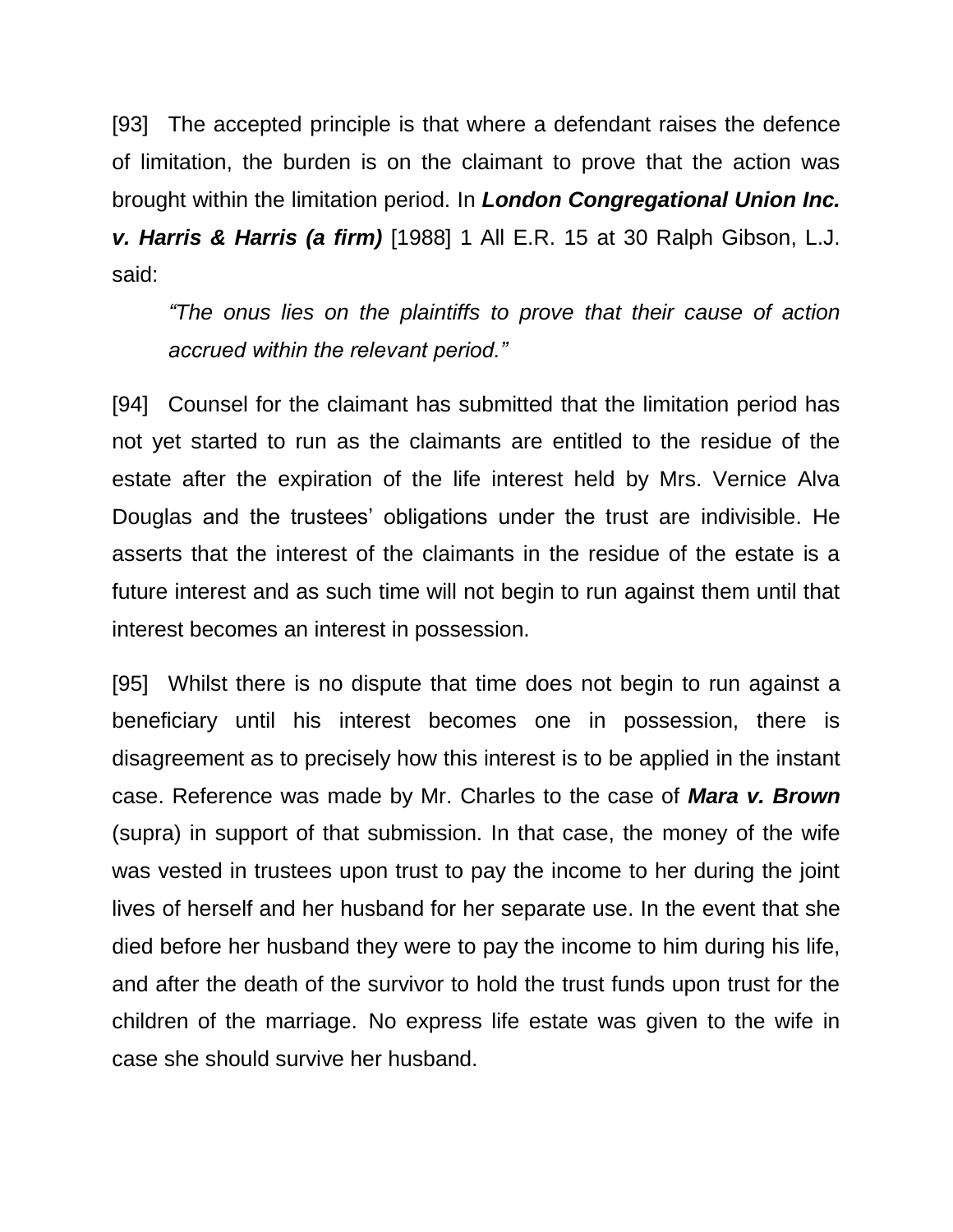[96] The husband died in 1885, and in 1890 the wife and her infant children commenced an action for breaches of trust committed in 1884, to which the defendants set up the defence of the Statute of Limitations under s. 8, sub-s. 1 (*b*), of the Trustee Act, 1888. It was held that the wife took by resulting trust an estate for her life in remainder, which was said to be a different estate from the estate for the joint lives limited to her by the settlement. The court was also of the view that her life interest did not become an interest in possession until the death of the husband. In those circumstances the court found that the statute of limitations did not begin to run against the wife until then, and was therefore not a bar to her action.

[97] North, J. in his analysis of what was meant by the term *"interest in possession"* in section 8 of the **Trustee Act** (UK) examined the various entitlements of Mrs. Mara under the trust. He found that she was entitled to two different interests in the trust income. The first was for the joint lives of herself and her husband and the other after his death. The learned Judge found that the two interests could not coalesce as her interest in the residue could only commence after the death of her husband.

[98] In this matter, the trustees and in particular the second defendant, have submitted that they have completed their administration of the estate of the deceased with the exception of their interest in the house currently occupied by Mrs. Douglas. There is no dispute that this has not yet become an interest in possession. If the approach of the court in *Mara v. Brown*  (supra) is applied to this case, time would not have stood still in respect of the acts of the trustees in their administration of the remainder of the estate.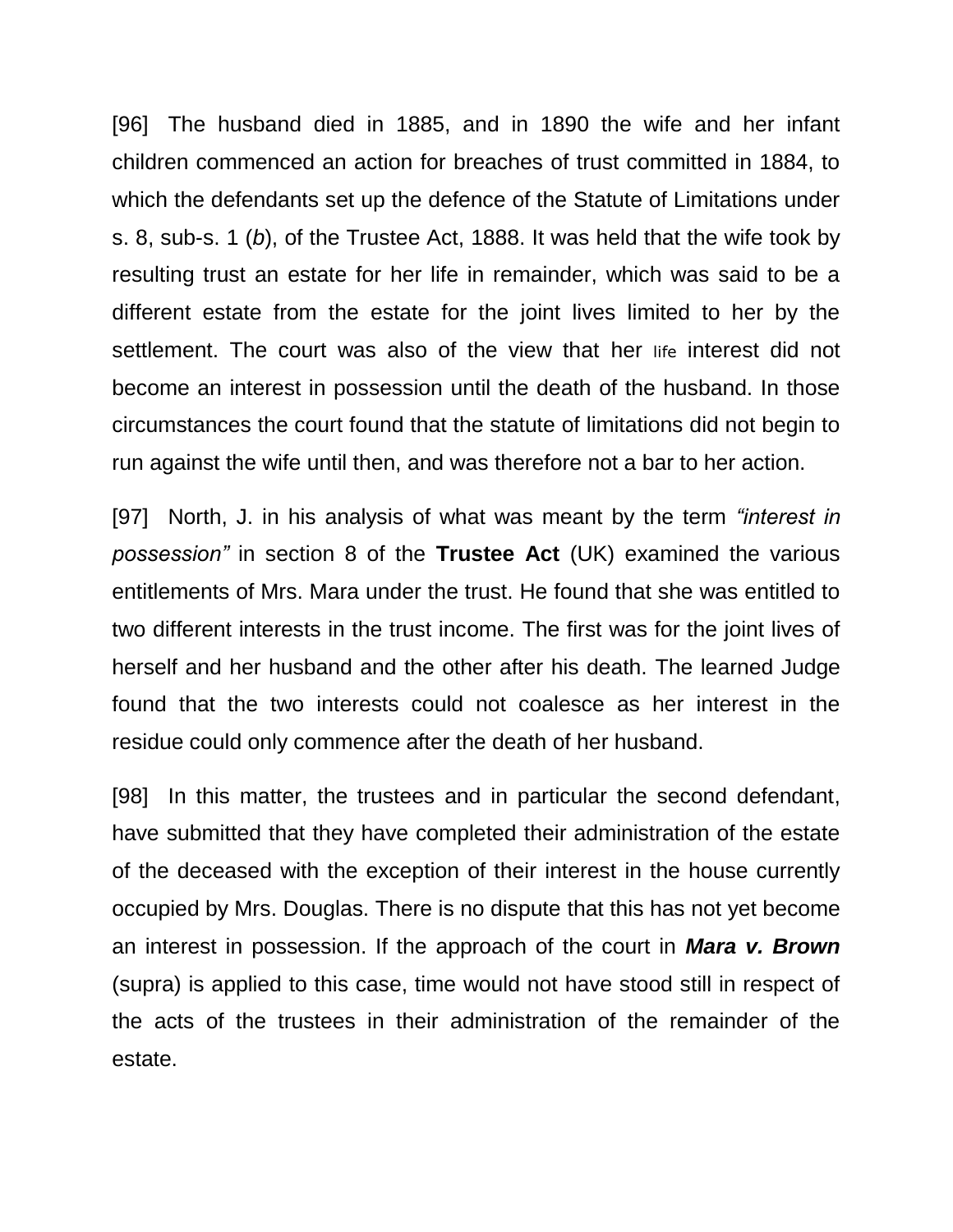[99] In the circumstances, I accept the submissions made by Mr. Vassell, Q.C. and Mrs. Minott-Phillips, Q.C. that there may be separate interests under a trust which have different commencement periods where limitation is concerned. I therefore find that the interest of the claimants in the residue of the estate is a separate one and does not affect the commencement of the limitation period in respect of the administration of the rest of the trust. I will now proceed to consider the facts in relation to each defendant.

[100] The first defendant's position is that the time for bringing an action against it expired on the 2<sup>nd</sup> January 1975 when the Vesting Order transferring its business to BBJ came into effect. The terms of this Order must therefore be examined in order to determine this issue.

[101] The **Banking (Barclays Bank of Jamaica Limited) (Vesting of Trust Business) Order, 1974** states that as of the 2<sup>nd</sup> January 1975 "All *trust business of the transferor bank in a fiduciary capacity, whether as executors, administrator and trustees, or otherwise, in Jamaica"* was transferred to BBJ.

[102] This Order was made to give effect to the agreement for sale between BBI and BBJ. Clause 5 (c) of that agreement also states that the purchaser agreed to *"…assume, pay, satisfy and discharge and indemnify the vendor against all liabilities, debts and obligations of every nature incurred by the Vendor in carrying on the said business prior to the Completion date".*

[103] Counsel for the first defendant has maintained that any cause of action which may have arisen in relation to its administration of the deceased's estate would have had to have been brought by the 1<sup>st</sup> July 1975. That was the last date on which first defendant would have been authorized to act in relation to the testator's estate.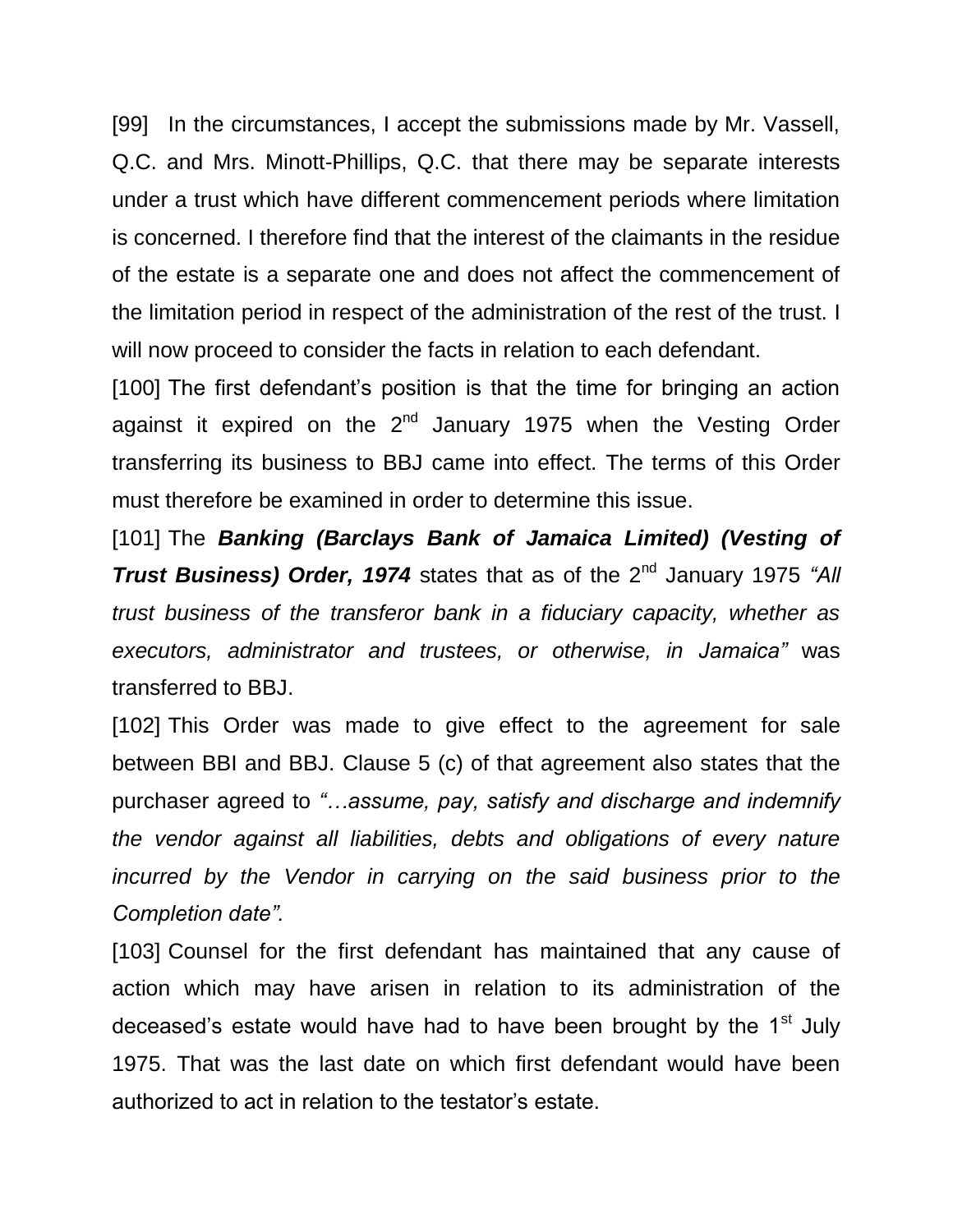[104] I accept the submissions of Mr. Vassell, Q.C. that as of the  $2<sup>nd</sup>$  July 1975 the first defendant ceased to have any responsibility in respect of the deceased's estate. I also find that by virtue of clause 5 (c) any liability in respect of the deceased's estate would have been assumed by BBJ.

[105] Where the second defendant is concerned, the date when the cause of action arose must be determined. Mrs. Minott-Phillips, Q.C. submitted that as there is no prescribed period in respect of actions for breach of trust, the claim is one to which **section 46(1)(b)** of *the Act* apples. This in effect would result in the limitation period of six (6) years being applicable to this case. However, that section also states that time does not begin to run against a beneficiary until his interest becomes one in possession.

[106] The will which established the trust, stipulated that the claimants would be entitled to their interest in the trust fund when they attained the age of twenty-one (21) years. However, their interest in the residue did not become one in possession until they attained twenty-five years. The youngest child attained that age sometime in 1985.

[107] Learned Queen's Counsel submitted that at the latest, time would have begun to run against the claimants as a group, from 1986. She also stated that the acts complained of as itemized in the pleadings, occurred before the expiry of the six years limitation period. Mrs. Minott-Phillips, Q.C. referred to the fact that all of the claimants signed releases in which they acknowledged receipt of all sums that were due to them under the trust. It was said that as at the date of signing the second defendant officially ceased carrying out any of the functions involved in the management of the estate.

[108] It is not disputed that the claimants signed releases in which they each acknowledged receipt of their entitlement under the trust. The last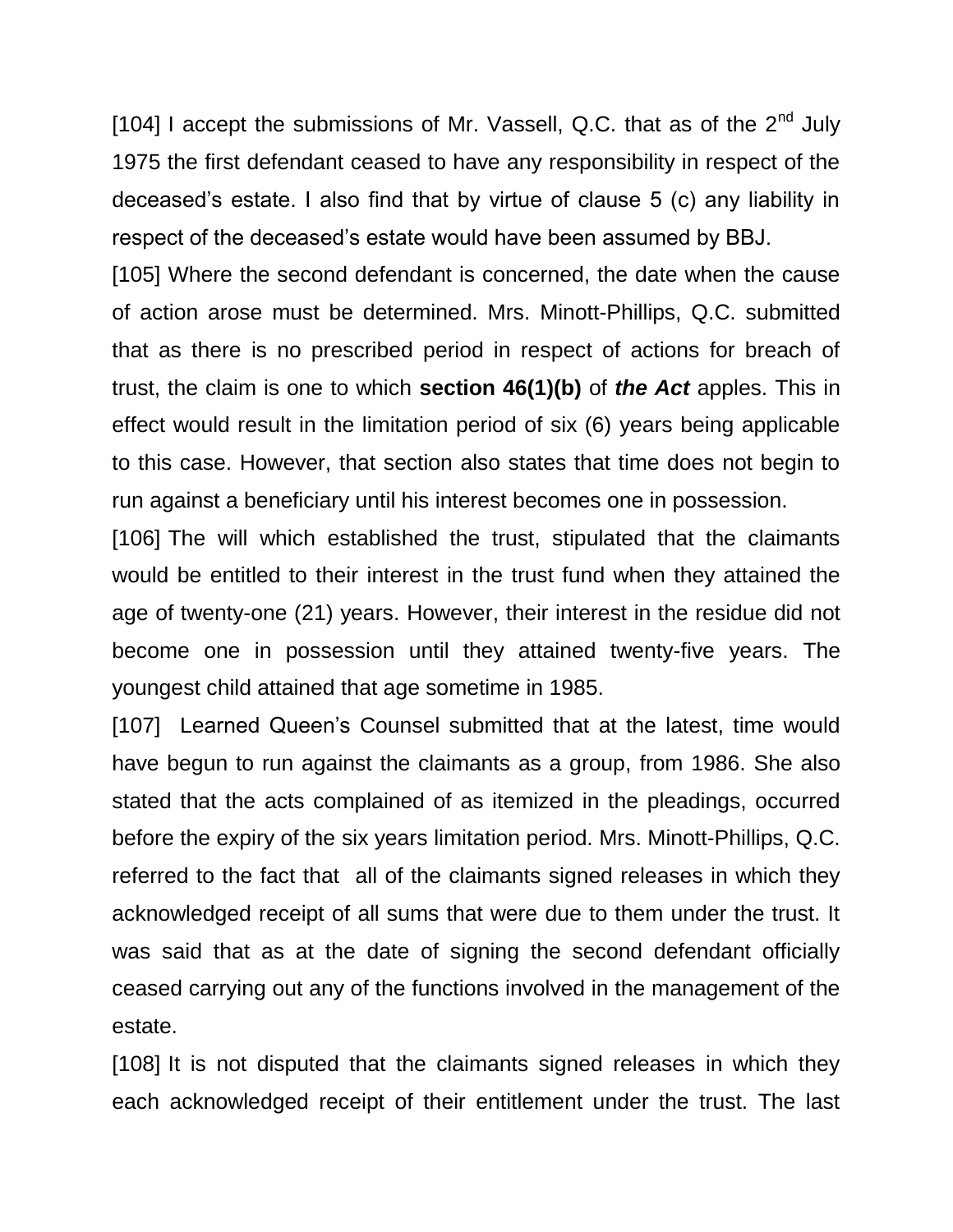release was signed February 1987. Whilst legal the effect of these documents is being disputed, the fact is that the last of them was signed approximately twenty (20) years before the commencement of this action. There is also no dispute that the acts listed in particulars of the breach of trust against the second defendant occurred before 1986. The claimants were all adults at that time and had six (6) years in which they could have filed an action against the trustees.

[109] In the circumstances, I find that the claim against the second defendant is also statute barred.

#### **Account**

[110] With respect to the claim for an account, the *Statute of Limitations* 21 Jac. 1 c 16 states that such a claim is barred after the expiration of the time limit applicable to the substantive claim. In *Knox v. Gye* (18720 LR 5HL 656 at 673 Lord Westbury said that "...a Court of Equity will not , after the lapse of six years without acknowledgment, decree an account between a surviving partner and the estate of a deceased partner has long been settled by various decisions". His Lordship also referred to the case of *Lockey* v. *Lockey* (1719) Prec. Ch. 518, in which it was held that where a Court of Equity and the Courts of Law enjoy a concurrent jurisdiction no account will be given after the expiration of six years if the *Statute of Limitations* is pleaded.

[111] Counsel for the claimants has submitted that the claim is not statute barred as the substantive claim is one for the recovery of trust property that has been retained by the trustees and converted to their own use. Counsel also made the point that professional trustees are subject to a higher duty of care than that which is applicable to ordinary trustees. Reference was made to *In Re Richardson, Pole v. Pattenden* (supra) as authority for the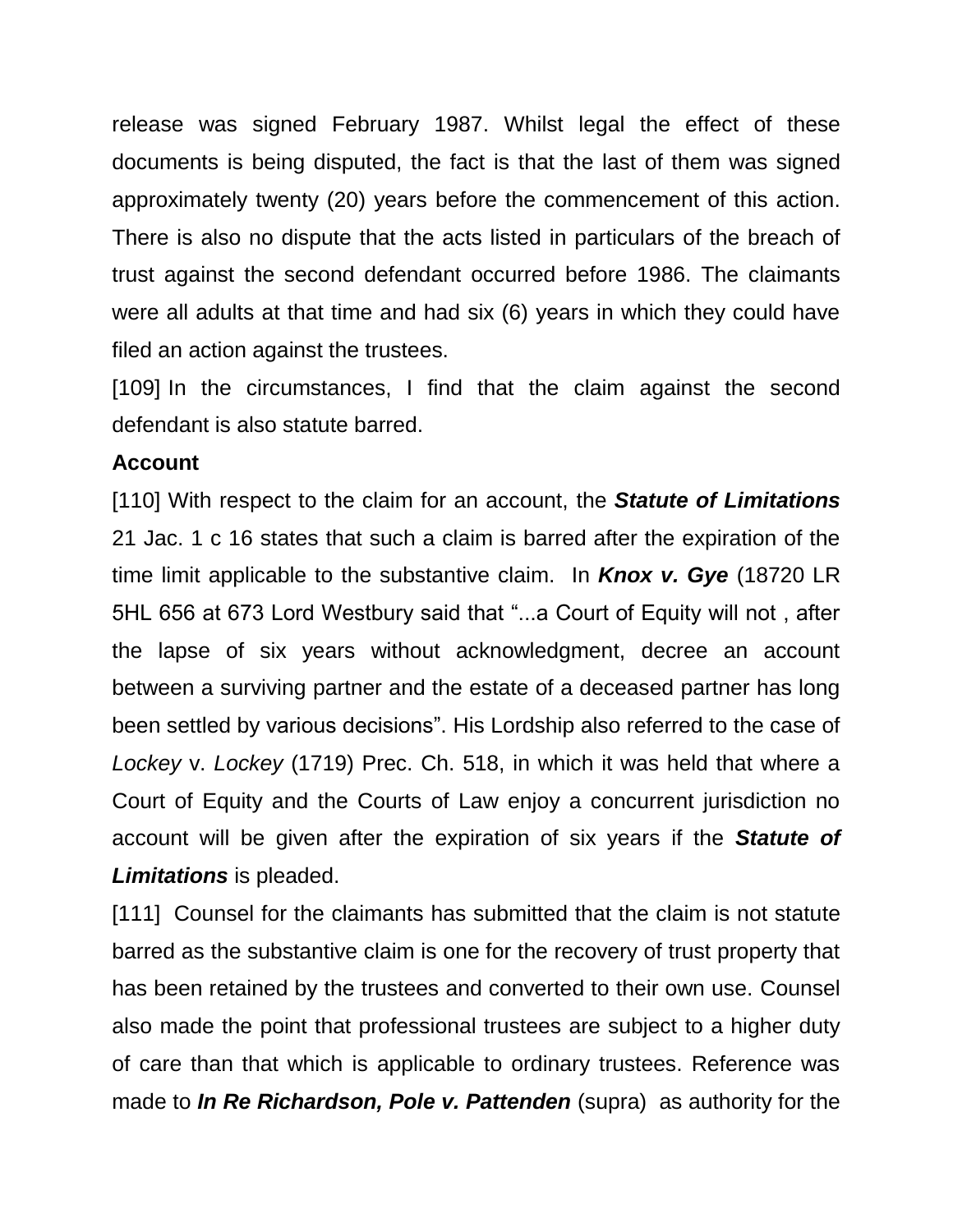proposition that *section 46* of *the Act* should not be construed so as to afford a professional trustee the opportunity not to account in circumstances where beneficiaries have alleged that trust property had not been handed over to them. In this regard, counsel directed the Court's attention to a passage from the judgment of Younger, L.J. at page 449. It states:-

*"I wish to make one further observation only. Peterson J., feeling himself bound by authority to hold that the statute of 1888 did apply to this case, nevertheless, following some observations of Cozens-Hardy M.R., in In re Blow (1), did order a modified form of account directed towards ascertaining the true position of the estate. I desire, if I may be allowed to do so, to reserve any opinion of my own upon whether that form of order or any substituted form of order would be permissible on the hypothesis upon which Peterson J. proceeded. I think that it is a very serious question whether in a case like this, if the defendant were in a position to bring himself within sub-s. 1 (a) of s. 8 of the Act of 1888, it is possible for him to say that he is under no kind of liability at all, and for this reason: s. 8, while it does supply the trustee with a statutory defence, supplies a defence of a very limited character. It gives no protection in case of fraud or where trust property is retained by the trustee or has been converted to his use, and I think it would be a matter of very serious consequence, if a trustee merely by being able to say that he is not liable to give any account, may also be in a position to assert after a lapse of six years that he is not bound to give any kind of information. If that be the law it may very well be that the limited protection given by the statute*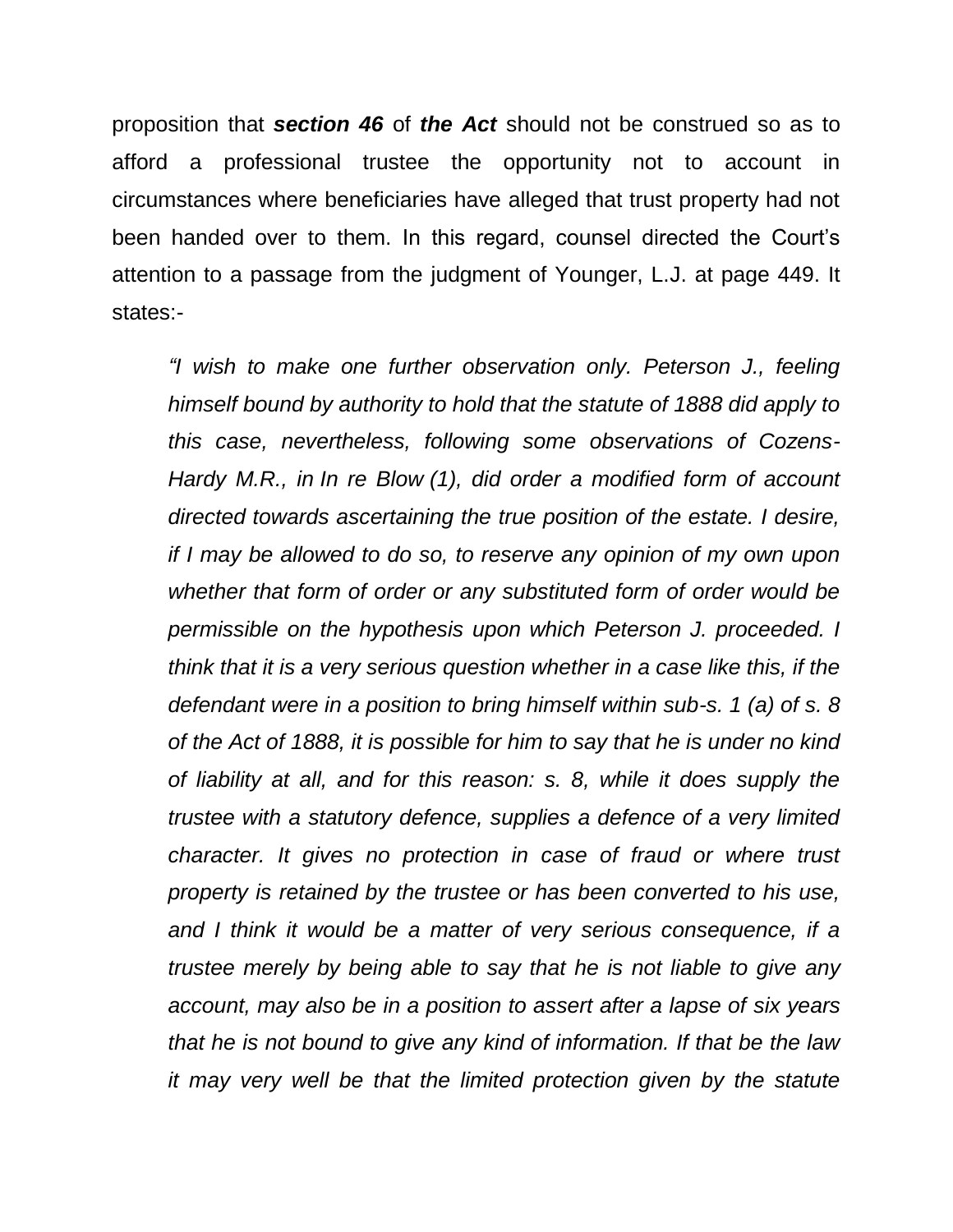*would in substance result in, and in fact become, a complete protection to the trustee from claims which under the statute are expressly left untouched.*

*Accordingly, I think that that is a matter which may require very careful consideration when and if it arises, and I therefore desire to reserve my opinion upon it".*

[112] Whilst it is not disputed that a professional trustee is subject to a higher duty of care having examined the facts of that case I am unable to agree with counsel's interpretation of the dictum of Younger, L.J. In the above case, the estate of a testator who died in 1909 was administered by his widow and the defendant as executors of his will. The will provided that the widow was absolutely entitled to the whole of the residuary estate. The defendant did not furnish her with formal accounts but she was informed of all that was being done in the estate. In 1910 she was given a book which contained all the particulars of her property. The widow died in 1917. In 1918 the beneficiaries under her will, brought an action against the defendant who was also the executor of her will for the administration of the original testator's estate and for an account. There was no allegation any part of the estate had been misapplied. The defendant relied on the defence of limitation in the Trustee Act, 1888. It was held that the action was one to recover a legacy within s. 8 of the Real Property Limitation Act, 1874, and was subject to a prescribed period of limitation. In those circumstances it was also held that s. 8, sub-s. 1 (*b*), of the Trustee Act, 1888, did not apply, and the period of twelve years limited by the Real Property Limitation Act of 1874 had not expired when the action was brought.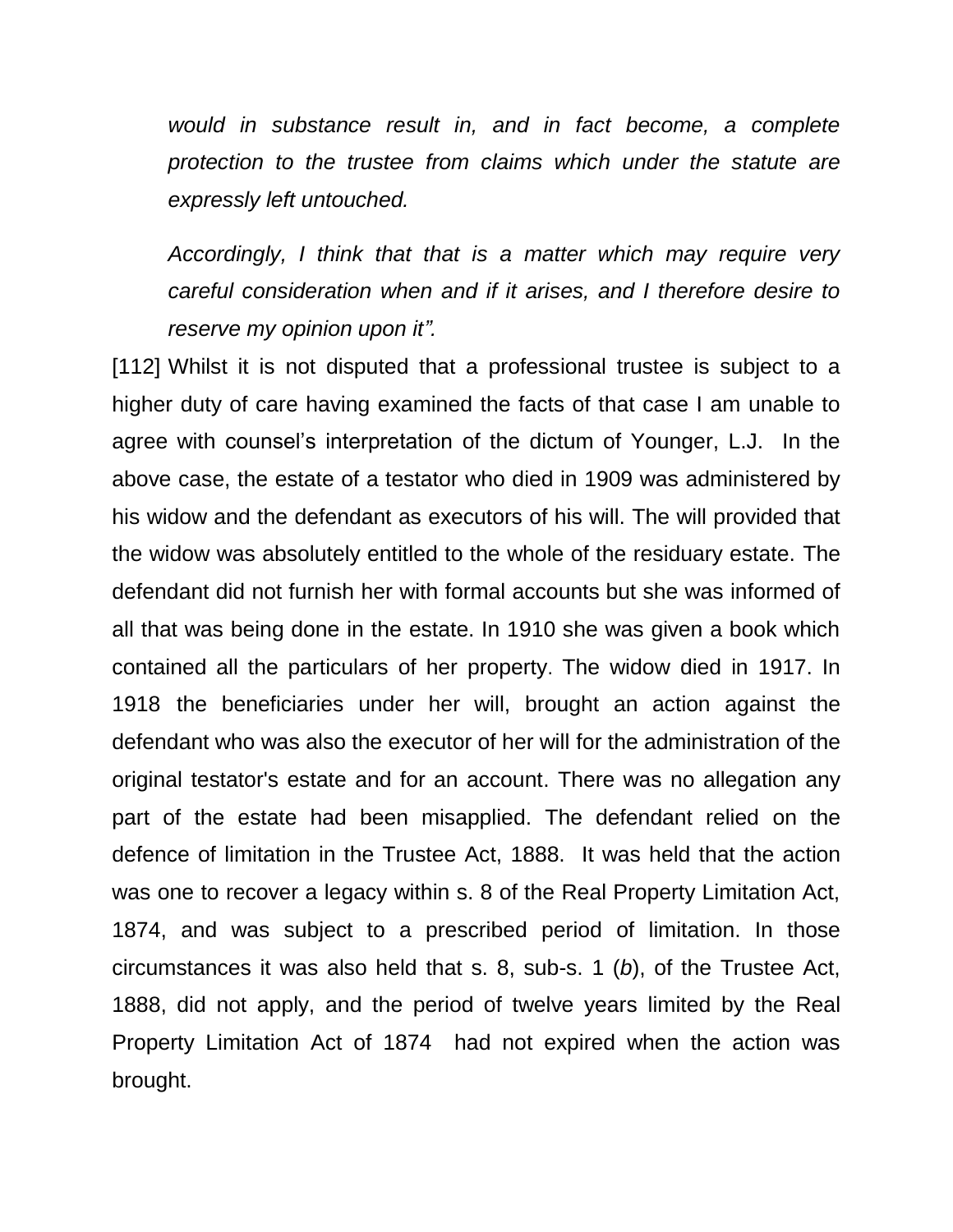[113] The Judge at first instance although ruling that a six year period of limitation was applicable, had however ordered the defendant to provide accounts in order to ascertain the facts. Lord Sterndale, M.R. expressed his disapproval of this course of action in the following terms:-

> "...I have the greatest possible difficulty in seeing how, if an *action for an account be barred by the statute, the Court can in its discretion direct an account".*

[114] A similar view was expressed by Warrington, L.J. who said:-

*"Then with regard to the other point I must not be taken as at present assenting to the view that where a claim for an account is actually barred by the statute, the Court would be justified in directing an account for the purpose of ascertaining some facts the result of which might be to displace the period of limitation altogether. If the statute of limitations applies, that bars the claim for the account. I do not desire to say anything further on that point".*

[115] The view expressed by Younger, L.J. in my view, does not take the matter any further as he only confirms that trustees are not protected by a limitation defence in cases of fraud or where it is alleged that they retained trust property and converted it to their own use.

[116] In *Tito v. Waddel (No. 2 )* [1977] 3 All ER 129, Megarry, V-C said:-

*"Insofar as the claim to an account is ancillary to the claim for equitable compensation, the application of the Act and the doctrine of laches to the ancillary claim ought to be the same as its application to the substantive claim. Thus it seems clear that where a claim against a person in a fiduciary position is not*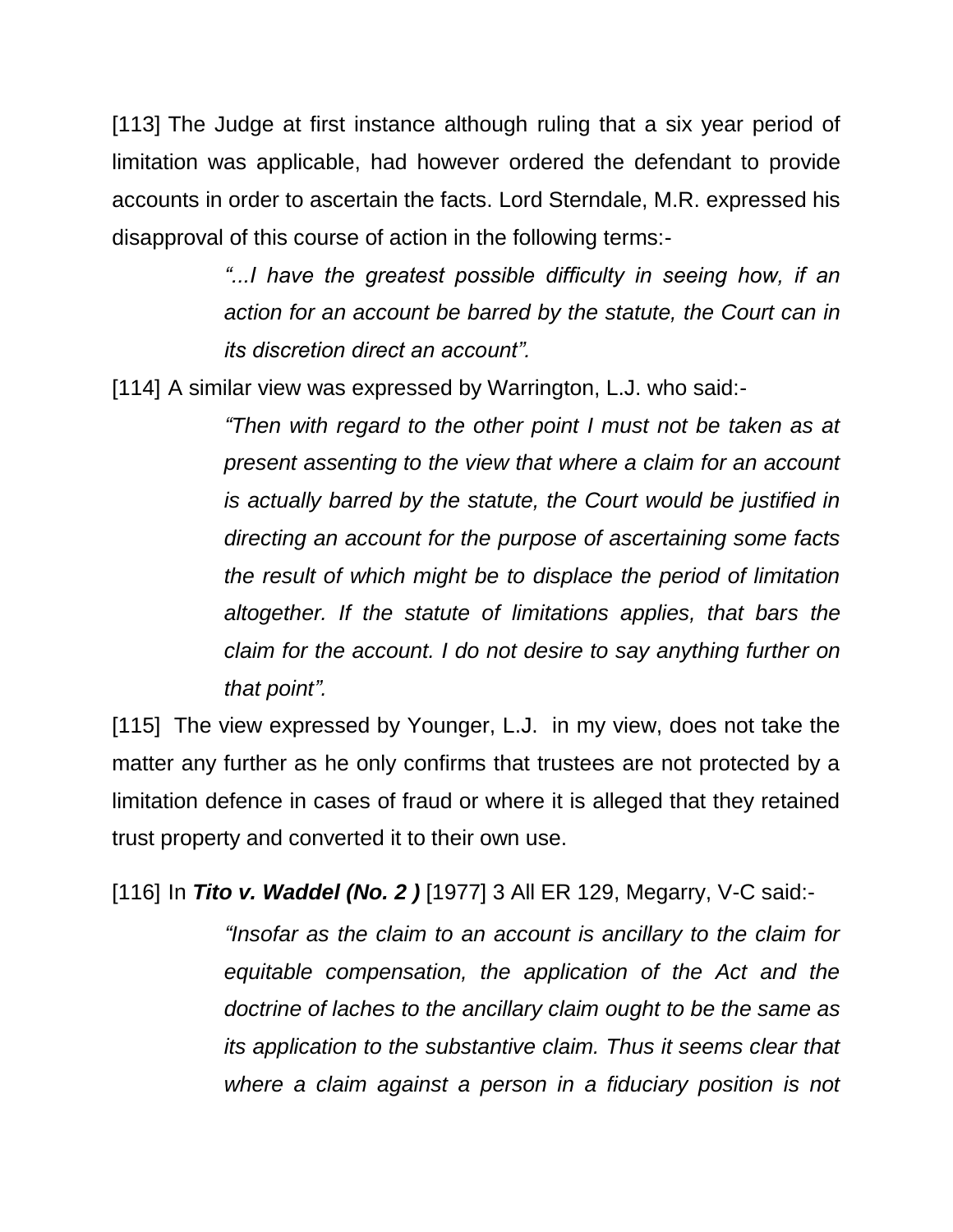*barred by lapse of time, he must account without limit of time: see Halsbury's Laws of England".*

[117] Megarry, V-C also described the law of limitation in relation to actions for an account as being in *"a curious state".* In considering the development of the law he confirmed that a six years limitation period applied in respect of actions to account. He said:-

> *"An action for an account lay at common law, and the Limitation Act 1623, s 3, laid down a six-years' period of limitation for 'actions of account'. However, the procedure in Chancery, and in particular the machinery for taking accounts, was so superior that by the 18th century the common law action for an account had come to be superseded by equitable proceedings for an account. Bills in Chancery for an account did not directly fall within the term 'actions of account' in s 3 of the 1623 Act, and so any application of the six-years' period to them had to be by way of analogy".*

[118] In this matter there is no claim for the recovery of a legacy. The claimants have alleged that the defendants failed to properly carry out the duties required of them in accordance with the trust deed or imposed on them by the general principles of equity. This if proved, would amount to a breach of trust. The claimants have also asserted that the actions of the trustees resulted in loss and/or damage and have claimed damages. The claim for an account appears to be ancillary to the substantive claim and is in my view, geared towards the discovery of facts in the administration of the estate.

[119] I accept the views of the majority in the case of *In Re Richardson,*